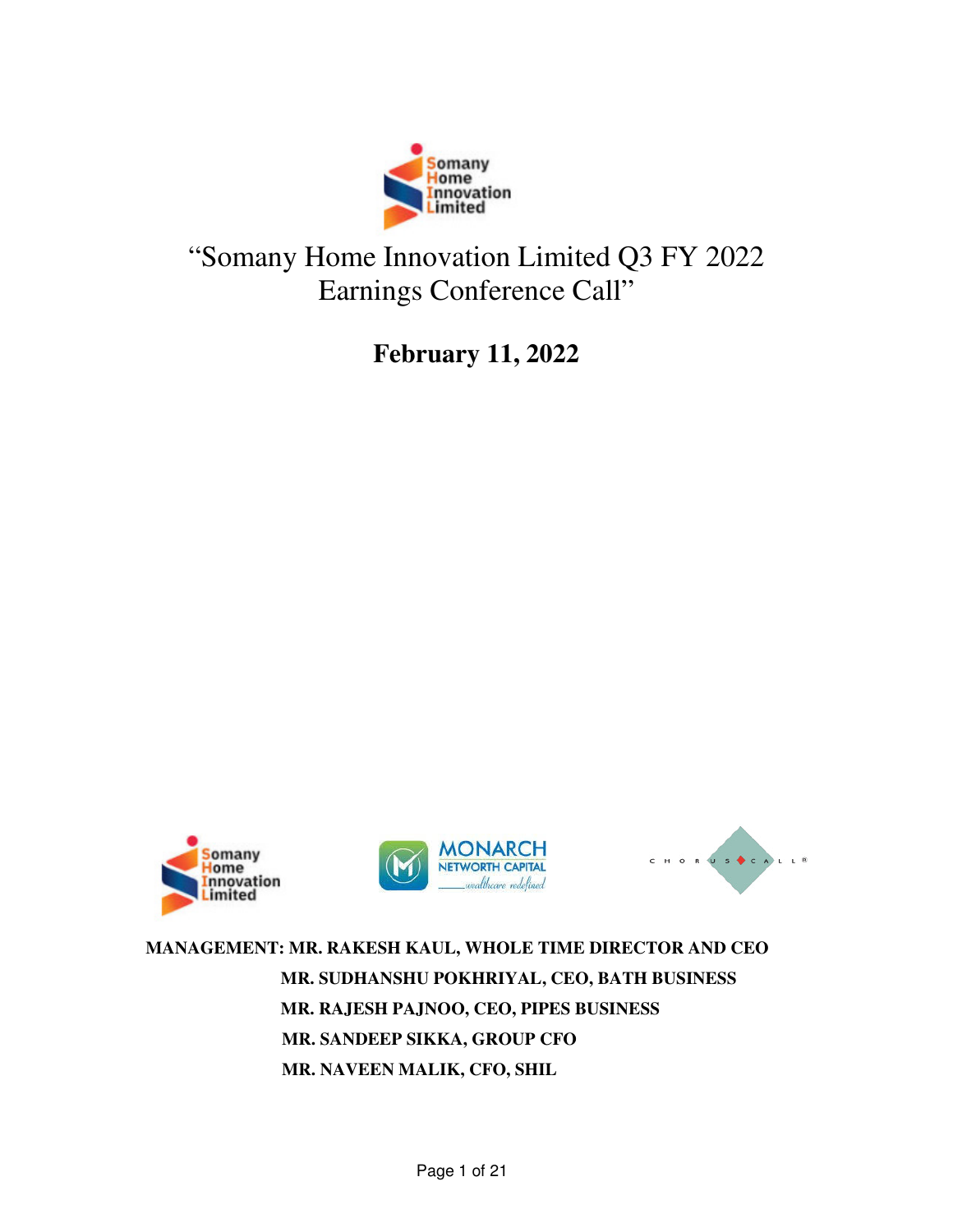

**Moderator:** Ladies and gentlemen, good day, and welcome to the Somany Home Innovation Limited Q3 FY 2022 Earnings Conference Call hosted by Monarch Networth Capital. As a reminder, all participant lines will be in the listen-only mode, and there will be an opportunity for you to ask questions after the presentation concludes. Should you need assistance during the conference call, please signal an operator by pressing '\*' then '0' on your touchtone phone. Please note that this conference is being recorded. I'll now hand the conference over to Mr. Vineet Gala from Monarch Networth Capital. Thank you, and over to you, sir. **Vineet Gala:** Thanks, Irene. Good afternoon, everyone. On behalf of Monarch Networth Capital, I would like to welcome you all on the Q3 FY'22 Earnings Call of Somany Home Innovations Limited. From the management side, we have with us, Mr. Rakesh Kaul, Whole Time Director and CEO of SHIL, Mr. Rajesh Pajnoo, CEO of the Pipes Business, Mr. Sudhanshu Pokhriyal, CEO of the Bath Business, Mr. Sandeep Sikka, the Group CFO, and Mr. Naveen Malik, the CFO of SHIL. I now hand over the call to Mr. Gavin from CDR, India. Over to you Gavin. Gavin Desa: Thank you, Vineet, and thank you for introducing the team. Just before we start, I'd like to mention that some of the statements made in today's discussions maybe forward-looking in nature. The actual results may vary as they are dependent on several external factors as well, and a statement to this effect has been included in the results presentation that has been shared with you earlier. We will start the call with opening remarks from the management, following which we will have an interactive Q&A session. I now invite Mr. Naveen Malik to open the call. Over to you, Naveen. **Naveen Malik:** Thanks, Gavin. Good afternoon, ladies and gentlemen, and welcome to Somany Home Innovation Limited Q3 and 9M FY'22 Earnings Call. I am joined today by Mr. Rakesh Kaul, Whole Time Director and CEO, Somany Home Innovation Limited., Mr. Sudhanshu Pokhriyal, CEO, Bath Business, Mr. Rajesh Pajnoo, CEO, Pipes Business and Mr. Sandeep Sikka Group CFO. Before we begin, I would like to mention that some statements made in today's discussion maybe forward-looking in nature. The actual outcome may vary as they are dependent on several external factors as well. The participants may make their own assessment before taking any decision. I will be taking you all through the financial performance of the company, followed by which

the respective business heads will take you through their respective businesses.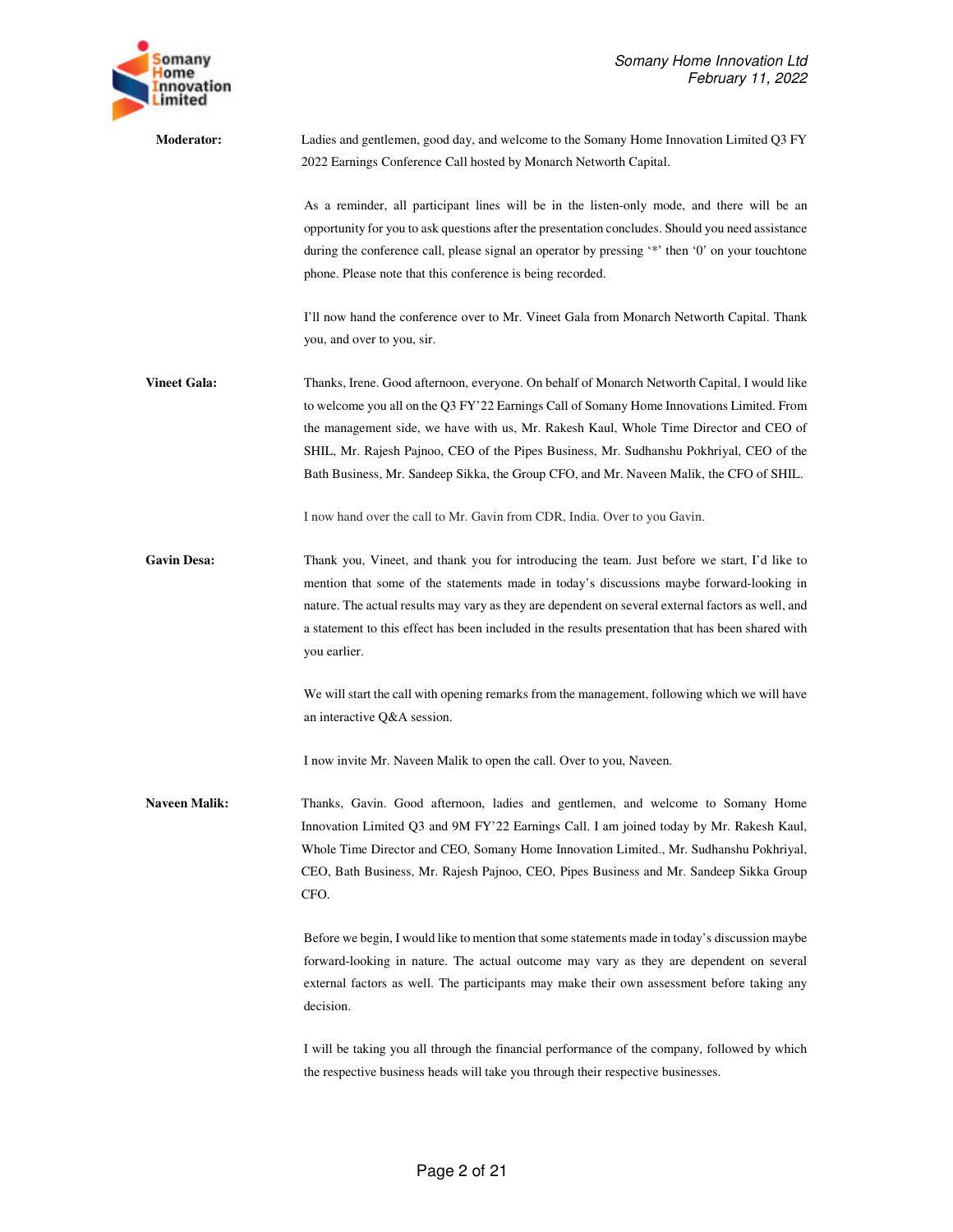

Before moving on, I would like to mention that for the purpose of a fair comparison, the figures discussed on the conference call for Q3 FY'21 and 9M FY'21 have been adjusted to exclude the contribution from the Water Heater business which was sold in a slump sale to Hintastica Private Limited, currently a 50:50 joint venture between Somany Home Innovation Limited and French multinational Groupe Atlantic.

Now coming to numbers. During the quarter, we delivered a healthy growth of 26% year-onyear in the consolidated revenue. EBITDA for the quarter was around ₹62 crore, registering a growth of 6% year-on-year. Profit after tax for Q3 FY'22 is around ₹36 crore, representing a growth of 7% year-on-year after adjusting the earlier period tax refund of ₹4.3 crore in the corresponding period of previous year. For 9M FY'22, consolidated revenue was recorded at ₹1,608 crore, registering a growth of 48% year-on-year. EBITDA for the period was ₹137 crore, registering a growth of 57% year-on-year.

Moving on towards segment performance. The Building Products division delivered a robust performance during the quarter. It recorded a revenue of ₹496 crore, registering a growth of 32% year-on-year. EBIT for the quarter was ₹46 crore, growing by 37% year-on-year. And EBIT margin for the quarter was 9.3% as compared to 9% for Q3 FY'21. These figures include a positive contribution from the Plastic Pipes and Fitting business. Sales for the Pipe business stood at ₹156 crore, registering a growth of 33% year-on-year.

The Consumer Appliances business witnessed a growth of 7% year-on-year, coming in at  $\overline{\tau}$ 131 crore, despite muted demand. EBIT for the segment was ₹4 crore, registering a de-growth of 72% year-on-year. This was a result of the inflated input cost as well as demand slowdown because of the Omicron scare. The business was impacted during the quarter, but we believe that the impact on the profitability is transient in nature and our focus to further improve the efficiency of our operation will help us drive growth in the coming quarter.

In Retail business, revenue grew by 23% year-on-year to ₹22 crore. EBIT stood at ₹2 crore having grown up by 80% year-on-year and was yet another profitable quarter for this business.

As a company, we continue to register growth and maintain profitability. We hope to drive business performance, backed by our strong brand Hindware, consistent and innovative product launches, and our robust retail and distribution network.

With that, I would like to call Mr. Rakesh Kaul to take you all through the Consumer Appliances business and the Retail business. Over to you, Rakesh.

**Rakesh Kaul:** Yes, thank you Naveen. Good afternoon everyone, and thank you for taking the time to join on today's call. I hope you are all keeping well during this pandemic.

> As far as the SHIL standalone performance is concerned, the Consumer Appliances reported a muted growth of 7% this quarter year-on-year. This is after registering a CAGR growth of 31% over the last 4.5 years. And this muted growth was because of the higher base in Q3 FY'21,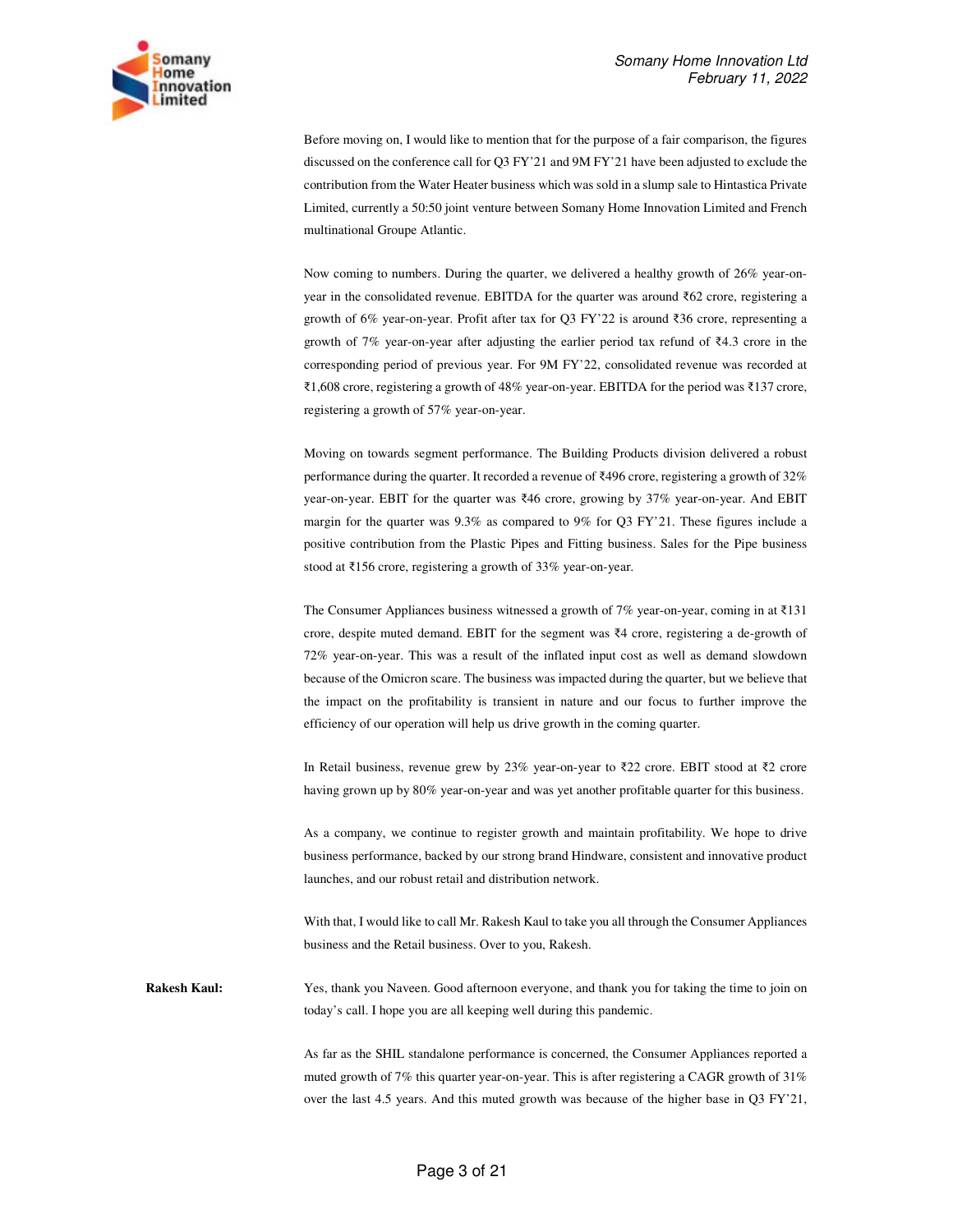

which also enjoyed the benefit of huge pent-up demand post the COVID-19 getting over, the first wave. Q3 FY'22, especially in the later half, saw a huge tapering in demand immediately after Deepawali, due to the Omicron scare, and also adversely impacted the consumer's sentiment. Beside e-commerce, which was an instrument of growth in this business also was under a huge down slide because of consumer reluctance to buy during the latter half of Q3. But on the back of our strong brand, Hindware, we were able to register a growth despite all these challenges recording a revenue of around ₹131 crore. The profitability of this segment, as Naveen reported, was impacted and was with an EBIT of ₹4 crore owing to the inflated raw material cost and other input cost which included very high ocean freight, which included a lot of changes in the input cost as well. This has been the trend in the industry for the past few quarters, but in Q3 FY'22 the impact on EBIT was much more pronounced.

We expect input cost to remain high at least for the next one-and-a-half quarters, post which they should stabilize. During the quarter, despite the slowdown, we launched 19 new products and remained committed to developing innovative products for our consumers and the new launches are an attestation of the same. We have also appointed a fairly huge number of distributors totaling up to 93 distributors across the country to capture the growing demand, and this was mainly on account of a stupendous growth of our business in fans which grew up 88%.

We have been also focusing on growing our Kitchen Appliances business, which is not only the biggest contributor to the Consumer Appliances business, but also enjoys a significant market share in the kitchen-hoods segment. We launched 16 new exclusive Kitchen Galleries across the country taking the total number of Kitchen Galleries to 140. This is to provide a great consumer touch-point accessible to our consumers where they can go through the entire range of Hindware Kitchen Appliances.

During this quarter, the possibility of a third wave and the consequent lockdowns and the scare of the Omicron variant dampened the consumer sentiment further. The slowdown was already visible post Deepawali, and hence concurrently high cost kept profitability under pressure. We are seeing a revival in trade sentiment for some of our categories and expect it to further improve with inventory off take as the Omicron fear abates and the COVID cases in the country decrease.

As far as the Retail and D2C business is concerned, the revenue grew by 23% year-on-year to ₹22 crore. EBIT was recorded at ₹2 crore, which was registering an 80% growth year-on-year, and margin stood at 8.4% up from 5.6% in Q3 FY'21. So, this is a significant milestone in the sense we continue to grow profitably in this business from previous quarters as well.

We launched around 200 new products during this quarter, expanding our product portfolio to cover a wide range of price points. Additionally, in line with our strategy for the business, we also added 10 new franchisee partner in the quarter taking the total to 39. So we continue to adopt an asset-light approach to grow this Retail business by focusing more on the franchisee business and the e-commerce business.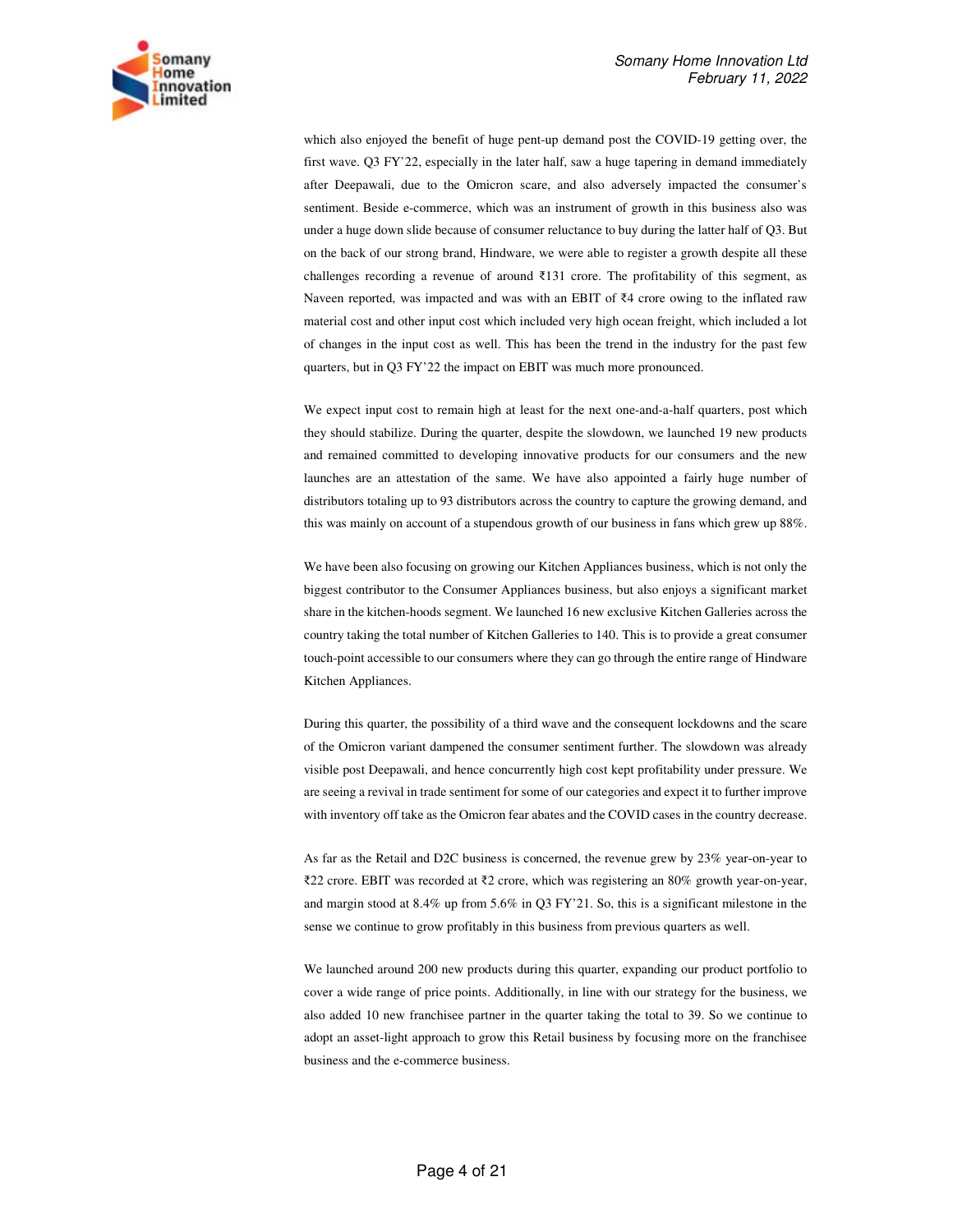

With that, I would like to conclude my remarks and hand over the call to Mr. Sudhanshu Pokhriyal. Over to you, Sudhanshu.

**Sudhanshu Pokhriyal:** Thank you, Rakesh. Good afternoon everyone, and a very warm welcome to all of you. Q3 FY'22 was a healthy quarter for the Building Products division. We witnessed robust growth in both revenue and profitability. There has been a steady increase in demand supported by consumer taking home improvement projects, combined with the increase in real estate demand on the back of low interest rate, government incentives and increasing sales.

> I am happy to report that during the quarter we witnessed an increase in market share for both our sanitary and Faucet businesses. Our leadership in product design and salience, wide portfolio and robust distribution have enabled us to deliver industry-beating performance for many quarters now. Owing to these factors, we have delivered a healthy growth in revenue and profitability. We've been investing in strengthening our retail and distribution network at a pan India level to further penetrate the Tier 1 and Tier 2 markets, and to reach out to Tier 3 to Tier 5 markets. Even the institutional business has contributed significantly to the growth seen in the quarter.

> We also have launched another range of product called Aspiro, which is both Sanitary and Faucet range, which has been well received and is expected to grow further in the coming quarters.

> The consolidation of our brand teams has also led to positive impact on our margins and we plan to continue this strategy going forward to reap its benefits.

> To conclude, I would like to reiterate that this quarter has been a positive one for the Building Products division and we aspire to continue on this healthy growth journey, increasing our market share and creating product aligned to the needs of the consumer.

> I would now like to hand over the call to Mr. Rajesh Pajnoo, to take you all through the Plastic Pipes and Fittings businesses. Over to you, Rajesh.

**Rajesh Pajnoo:** Yes, thank you, Sudhanshu. Once again, welcome everyone to this Q3 and YTD 9M FY 22 earnings call. Our Plastic Pipes and Fittings business have grown by 33% year-on-year with a revenue of ₹156 crore for the quarter and continues to positively contribute to the Company's bottom line. In what has been a difficult environment for this space, our business has grown in revenue, volumes and market share on the back of the wide acceptance of our brand, and the quality of our products. Despite increased fluctuations in raw material prices, we have been able to grow the business. CPVC's contribution to the revenue has also increased during the quarter signaling a favorable mix of product sales, enabling us to enjoy better realization.

> We constantly work with the plumbing community to create an ecosystem where both parties can help each other grow. It has proven to be an extremely effective strategy to enhance brand awareness. We continue to implement initiatives that help TRUFLO to create stronger brands with this influencer community.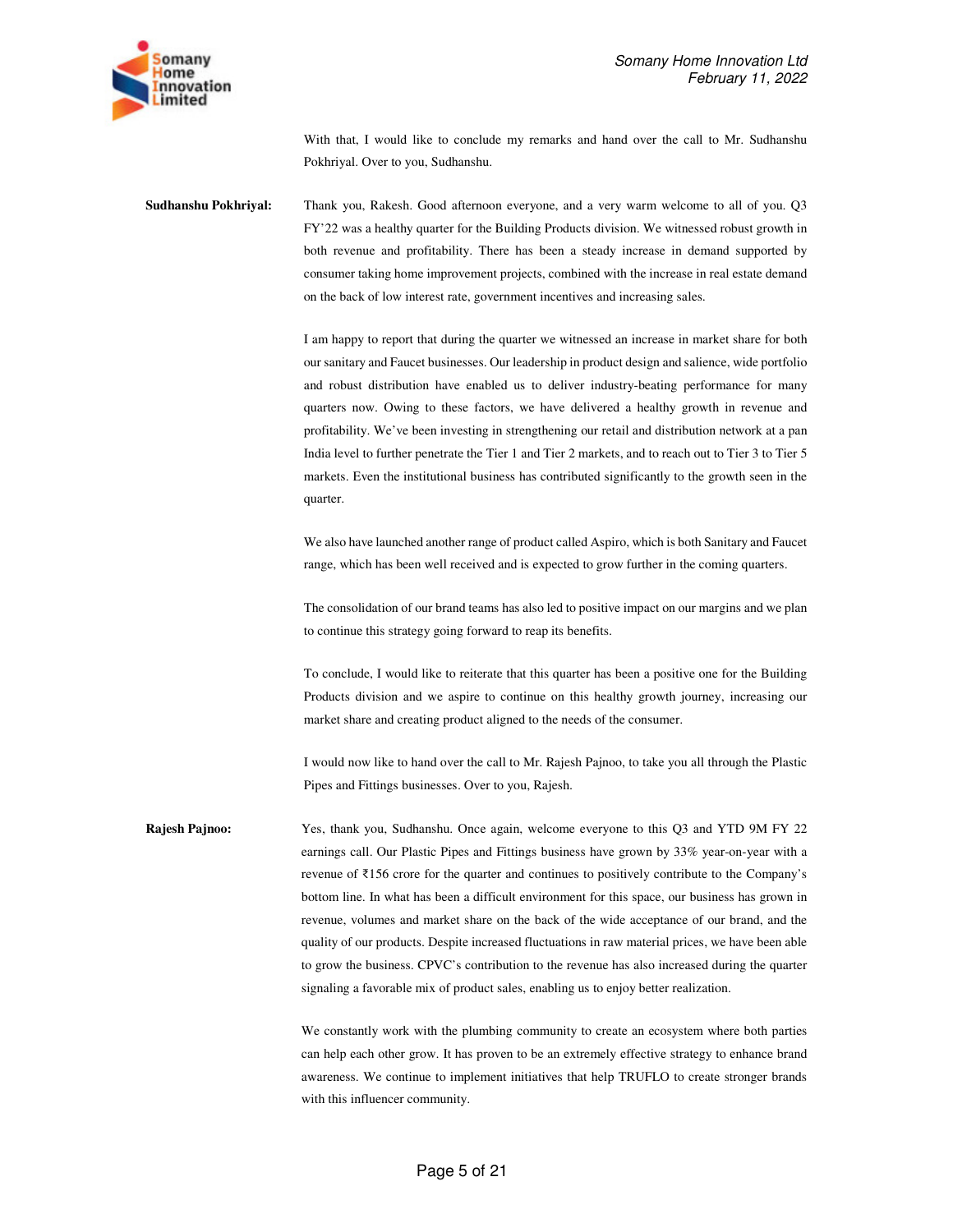

In terms of the proposed transactions in which Brilloca Limited will acquire the manufacturing assets from HSIL, the Plastic Pipes and Fittings project have seen good progress. The pipes plant with expanded capacity is on track and expected to be commissioned in the first quarter of the next financial year. And also, the new overhead water storage tank production facility is going to commence in a month's time in Hyderabad. We are excited to start this new chapter of our journey and believe it will be a major step in helping make TRUFLO, one of the leading plastic pipes and fittings brands in the country.

We continue to grow at a good pace, backed by many factors both internal and external. As the raw material prices stabilize, we are confident of delivering a faster growth rate and better profitability.

I believe that concludes the opening remark, and I would like to ask the moderator to open the floor for question-and-answer session. Thank you, gentlemen.

**Moderator:** Our first question is from Dixit Doshi of Whitestone Financial Advisors. Please go ahead.

**Dixit Doshi:** Yes, thanks for the opportunity. Can you hear me?

**Sandeep Sikka:** Yes, we can hear you.

**Dixit Doshi:** Yes, so my question is regarding the Consumer Appliances business. If I see year-on-year, the margins have come off very sharply. So is it because of the transfer of the Water Heater business or as such the margins have come down. And how do you see the trajectory in margin in Consumer Appliances business?

**Rakesh Kaul:** Yes. Thank you so much for this question. First of all, I would reiterate that the margins from a comparable perspective have not come down as a gross margin percentage because of the Water Heater business getting transferred. It is primarily because in Somany Home Innovation Limited, we have a high margin business of Kitchen Appliances business. So, we suffered on account of very, very high ocean freight which went up to 350% more than the last year Q3, and also there was huge shortage of certain raw materials and electronic components for our IoT based products and smart products, so which further enhanced the price. So, I think the margin loss was primarily on account of the input prices, the ocean freight, the transportation, which substantially reduced the margin by almost 4.5% from the preceding quarter and almost 5.5% from the previous year's quarter.

> Having said that, the buoyancy from an overall perspective if you could see, the competition landscape, majority of the brands, almost 80% to 85% of brands in this space suffered huge margin erosions in the last quarter, even established brands who have been there for 3 to 4 decades as well. Having said that, we believe that the sentiments and the buoyancy for our business, we continue to remain buoyant for our business, and we see that post the end of the Q4 we see demand getting revived considerably. One is on account of a seasonal category of air cooling which we believe that if the Omicron wave settles down now, we could see a full season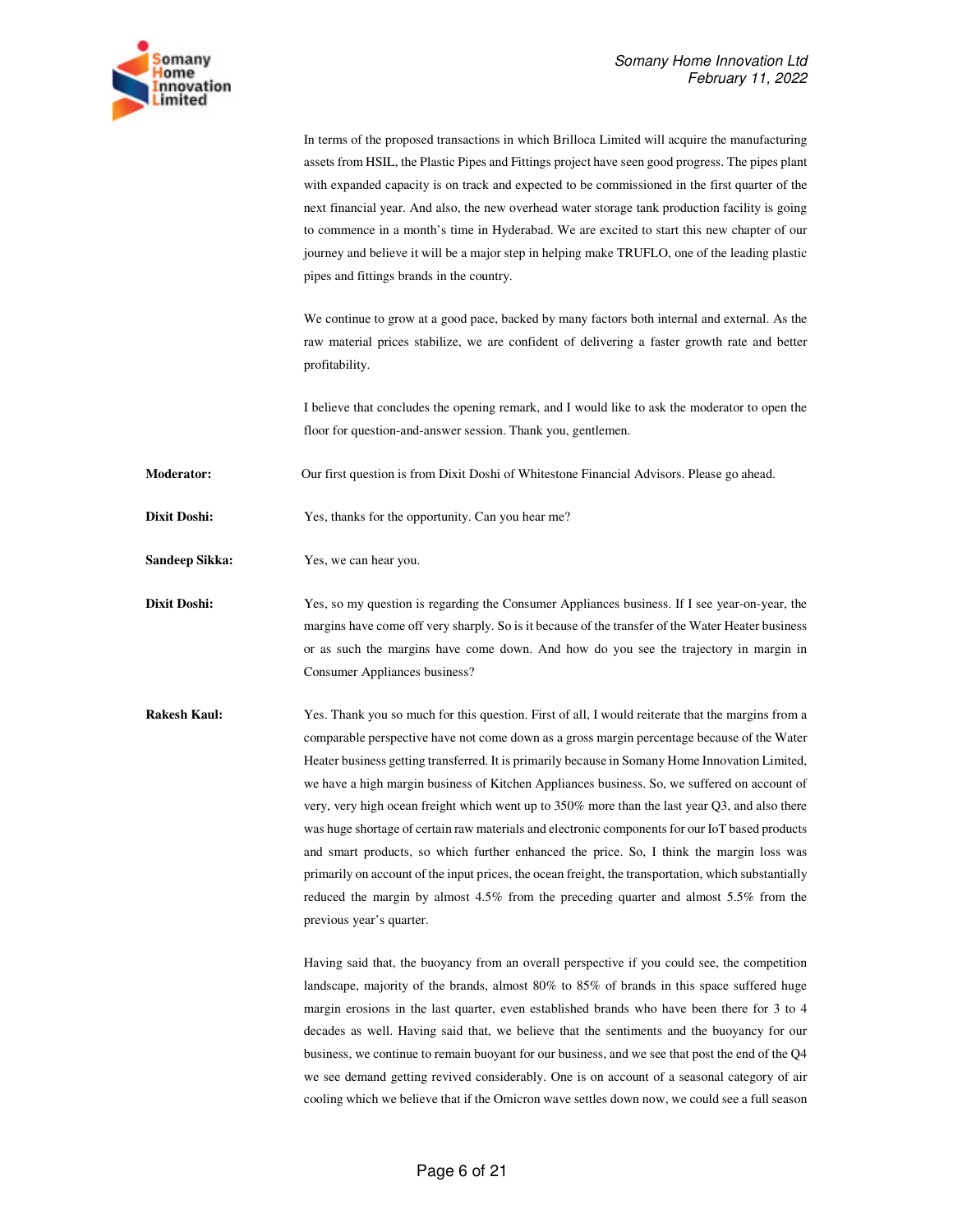

|                       | coming ahead of us, which was not the case for the last 2 years. So, I see margins stabilizing and<br>coming back to the Q2 level somewhere around the start of Q1 FY'22-'23. I hope I was able to<br>answer that.                                                                                                                                                                                                                                                                                                                                                                                                                                                                                                                                                                                       |
|-----------------------|----------------------------------------------------------------------------------------------------------------------------------------------------------------------------------------------------------------------------------------------------------------------------------------------------------------------------------------------------------------------------------------------------------------------------------------------------------------------------------------------------------------------------------------------------------------------------------------------------------------------------------------------------------------------------------------------------------------------------------------------------------------------------------------------------------|
| Dixit Doshi:          | In terms of growth in Consumer Appliance business, so obviously when we had a lower base,<br>we were growing at 25%-30% plus. This quarter the growth was slightly down also because of<br>the Omicron. But on a sustainable business 2, 3 years down the line, what kind of growth we<br>can expect in Consumer Appliances?                                                                                                                                                                                                                                                                                                                                                                                                                                                                             |
| <b>Rakesh Kaul:</b>   | I think in the past calls also we have given this benchmark that we want to be a substantial<br>business, and in the next 2 to 3 years we would like this business to be around anywhere between<br>$\bar{\xi}$ 1,000 to $\bar{\xi}$ 1,200 crore. That's what we are looking at. So, we would continue to grow, we would<br>continue to target a growth of plus 30% in the coming years as well.                                                                                                                                                                                                                                                                                                                                                                                                         |
| Dixit Doshi:          | Okay. That's it from my side. I will join back in the queue. Thanks.                                                                                                                                                                                                                                                                                                                                                                                                                                                                                                                                                                                                                                                                                                                                     |
| Rakesh Kaul:          | Thank you so much.                                                                                                                                                                                                                                                                                                                                                                                                                                                                                                                                                                                                                                                                                                                                                                                       |
| Moderator:            | Thank you. Our next question is from Deepak Poddar of Sapphire Capital. Please go ahead.                                                                                                                                                                                                                                                                                                                                                                                                                                                                                                                                                                                                                                                                                                                 |
| <b>Deepak Poddar:</b> | Yes, thank you very much sir for the opportunity. So sir, first I wanted to understand, like you<br>had mentioned earlier as well about the price hike. But just wanted to understand what sort of<br>price hike we have already taken and what sort of price hike would be due?                                                                                                                                                                                                                                                                                                                                                                                                                                                                                                                         |
| <b>Sandeep Sikka:</b> | You're talking about Consumer business or Building Product business?                                                                                                                                                                                                                                                                                                                                                                                                                                                                                                                                                                                                                                                                                                                                     |
| <b>Deepak Poddar:</b> | Both.                                                                                                                                                                                                                                                                                                                                                                                                                                                                                                                                                                                                                                                                                                                                                                                                    |
| <b>Sandeep Sikka:</b> | Okay. Rakesh if you can answer on the Consumer side.                                                                                                                                                                                                                                                                                                                                                                                                                                                                                                                                                                                                                                                                                                                                                     |
| <b>Rakesh Kaul:</b>   | Yes. As far as the Consumer Appliances business is concerned, over the year we have taken<br>three price hikes in Kitchen Appliances business. But unfortunately, in the cooling business, in<br>the seasonal business which got impacted badly by the Delta Wave, despite the high input prices,<br>the inventory and the trade was very high, and the trade was not amenable to carrying any further<br>stock at a higher price. So, there our margin suffered much more because of the devastation of<br>the season which was because of the COVID 2 <sup>nd</sup> wave. However, having said that, we have<br>increased our Kitchen Appliances prices and we are also intending to increase the seasonal<br>products pricing very soon so as to cover up for the loss of margin in the last quarter. |
| <b>Deepak Poddar:</b> | Okay. And any further price hike plans?                                                                                                                                                                                                                                                                                                                                                                                                                                                                                                                                                                                                                                                                                                                                                                  |
| <b>Rakesh Kaul:</b>   | Yes, I think this quarter would see one price hike for sure; Q4.                                                                                                                                                                                                                                                                                                                                                                                                                                                                                                                                                                                                                                                                                                                                         |
| <b>Deepak Poddar:</b> | Okay. And can you quantify like in percentage term how much was the price hike? A range may<br>do here.                                                                                                                                                                                                                                                                                                                                                                                                                                                                                                                                                                                                                                                                                                  |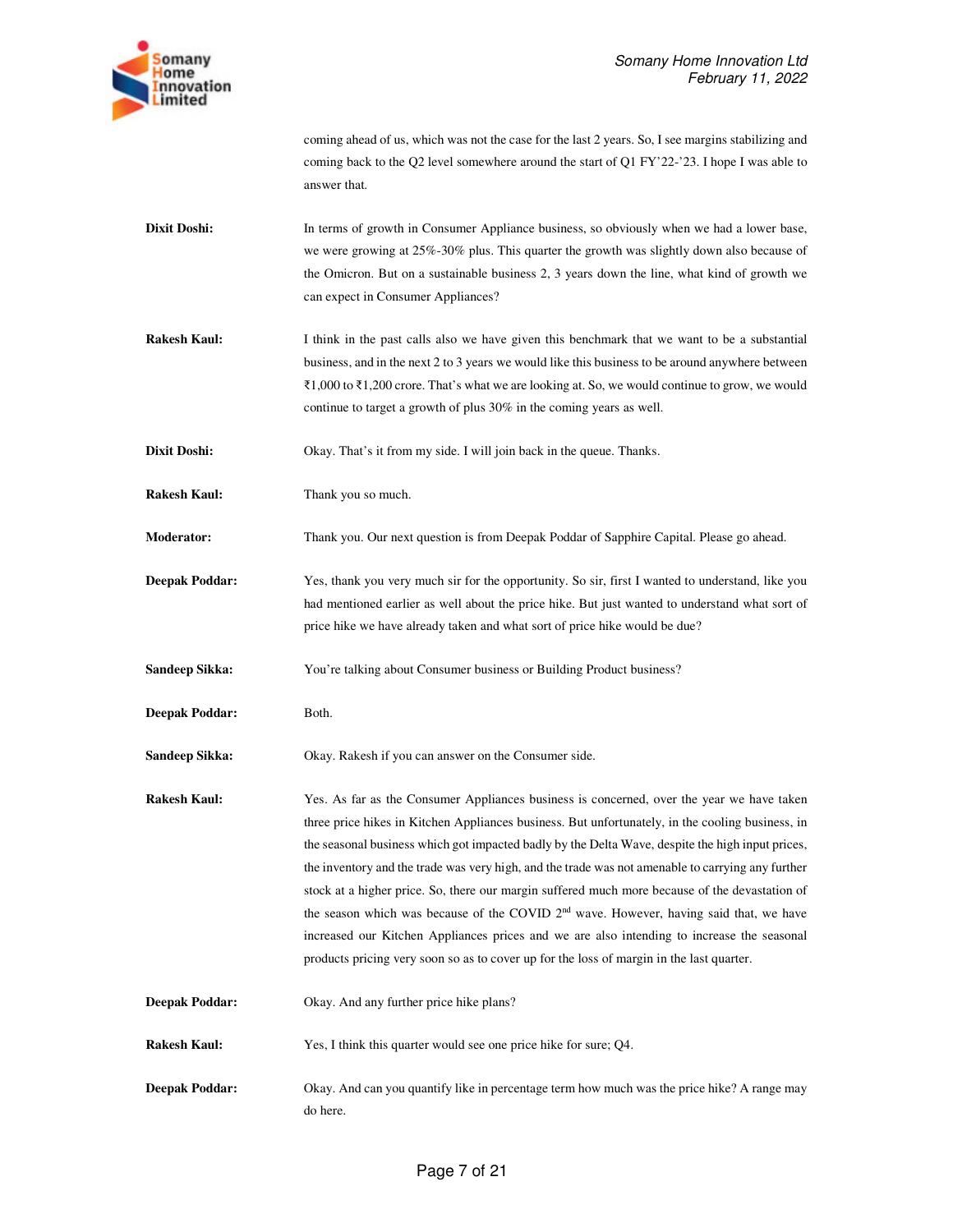

**Rakesh Kaul:** I think as I told you, in all the categories we have not been able, because we are at various stages of growth in our categories. Some of our businesses are as young as 1.5 to 2 years old and some of our businesses are, at the most, 5 to 6-years old. So, basis on the strength of our businesses, for example, in Kitchen Appliances where we are very strong, and we are a number 2 player in the Kitchen Chimney segment, we could afford a higher price increase to the tune of around 8% to 10% this year so far.

**Deepak Poddar:** Okay, understood, understood. And what about the Building Product?

**Rakesh Kaul:** Yes, Sudhanshu?

**Sudhanshu Pokhriyal:** Yes, hi. So, we took systematically 3 price hikes in Sanitaryware and 2 price hikes in Faucet business. And both combined, if you see, it will be to the tune of about 20-odd-percent in Sanitaryware and 23% in Faucet. So 20% to 21% odd weighted average pricing have gone up during the course of the year.

**Deepak Poddar:** Okay, 20%. And any further price hike plan or the current price hike covers the input cost increase?

**Sudhanshu Pokhriyal:** No. As of now, there is no price hike in the current quarter. I won't be able to comment on subsequent to that as of now.

**Deepak Poddar:** Okay, okay. So, I understood on those price hike point. Now, by when do we see then our EBITDA margin if you see, normalizing, and even, I think, post this acquisition we were talking about 14% to 15% long-term margins. And now I think we are talking about 18% to 19% longterm margin, right?

- **Sandeep Sikka:** Yes. The margin, over the last 6 to 9 months have been very erratic in terms of the input material, let it be the freight cost, let it be the increase in the natural gas prices. At every stage we have to see the market and then do a price hike. When we had given this guidance of incremental margin expansion, it was not linked to the volatility of the input prices. This is coming from the rationality which we do on the premium side of the business, in the product mix, using the operating leverage gearing, the cost of the leverage, bringing efficiencies into the business. The incremental margin guidance which we gave around 9 months back was linked to these factors, not to the volatilities of the market. So, the market shouldn't get confused on this, because these price hikes are linked to the input price which are there.
- **Deepak Poddar:** Right, right. Yes, that's a fair point. You mean the things get settled down and your input cost kind of stabilizes.

**Sandeep Sikka:** Yes.

**Deepak Poddar:** So, that  $18\%$ ,  $19\%$  guidance maybe in 4 years down the line still holds, right?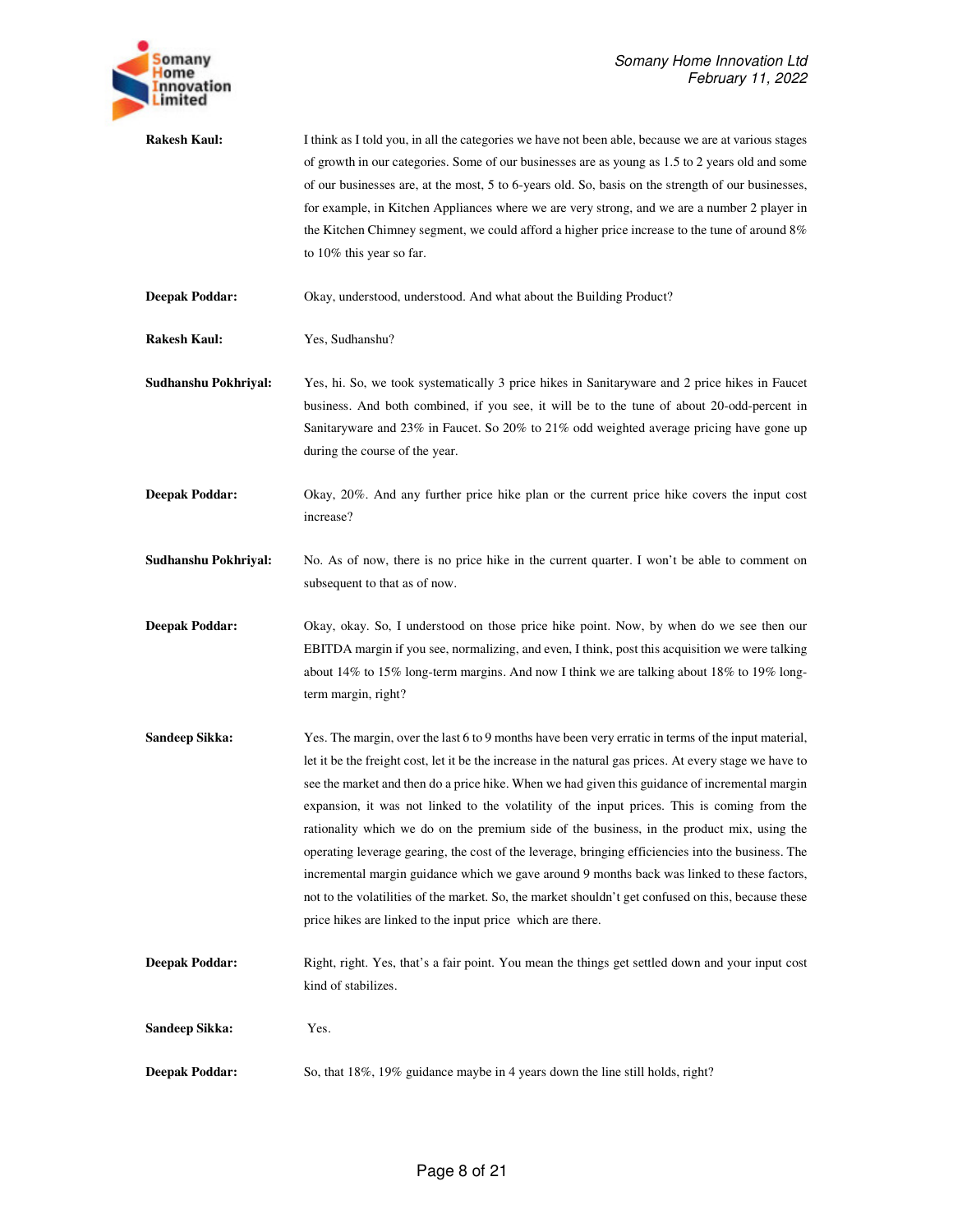

**Sandeep Sikka:** Yes. We have given medium to long term guidance and we are walking that path. As you see, we had not only given guidance on the margin, we had also given guidance on bringing effectiveness to working capital. We gave guidance that we'll try to work around bringing 20% efficiency. We have done a fair level of work there also, and few of the numbers will be visible to you as a part of the segmental reporting which we have reported.

**Deepak Poddar:** Okay, understood. And my final question is on gas pricing. Now that summer is also coming up. So, in summer generally gas prices go down. So, any kind of outlook we have on gas pricing and how do you see it?

**Sandeep Sikka:** Very difficult to judge the gas prices. If you see the natural gas price, it has almost gone 80%, to 90% in the last 4 months. And I think it will be a very wild guess, but internally, our guidance is that it should slightly mellow down given the fact that such a spurt has happened. But it will not come back to the same levels as it was, somewhere in ₹20, to ₹25. But it should stabilize in the range of ₹40 to ₹45. That's our internal thought but this is based on the current market conditions and subject to how the market operates.

Deepak Poddar: Okay. Stabilize at ₹40, ₹45, currently it is at what? ₹45 to ₹50?

Sandeep Sikka: Yes, because we operate in different states. In some states it's higher than ₹50 too.

**Deepak Poddar:** Okay. Fair enough. Yes, that's it from my side. All the very best. Thank you.

**Moderator:** Thank you. Our next question is from Sunny Gosar of MK Ventures. Please go ahead.

**Sunny Gosar:** Yes, thanks for taking my question. I have a couple of question. First of all, basically I would like to understand, typically what is the seasonality in the business, because last two year's quarterly performance has been disrupted by COVID waves and in some quarters by some pentup demand. So, if you can give some color on typically in a steady-state which quarters are seasonally the strongest and which quarters are seasonally lean? And that's for, of course, basically Consumer Appliances and Building Products.

**Sandeep Sikka:** Sure, I'll give an over-arching answer on this. Let's talk first about the Bath products. Generally, based on the historical trends, we have seen that Q3 and Q4 generally constitute around 55% to 60% of the sales. And the first and the second quarter is 45% to 40% on the Bath product. But that's not the seasonality. On the Pipes side, Q2 due to the rainy season, gets slightly seasonal. On the Consumer product side, we have a steady-state business which for the Kitchen appliances part which keeps flowing. Water heaters, is a winter product and air cooling becomes the summer product. So, that's how we try to balance. And these are the seasonal products in the businesses. Rakesh, if you want to add on to this anything?

**Rakesh Kaul:** Yes, I think you are right. Primarily we have the sell-in season. So, from a revenue perspective, so we have a sell-in season and a sell-out season. For air cooling, Q4 becomes a big sell-in season, and Q1 becomes a big sell-out season. And similarly for water heaters, Q2 becomes good sell-in season and Q3 becomes a good sell-out season. As far as our new category of fans is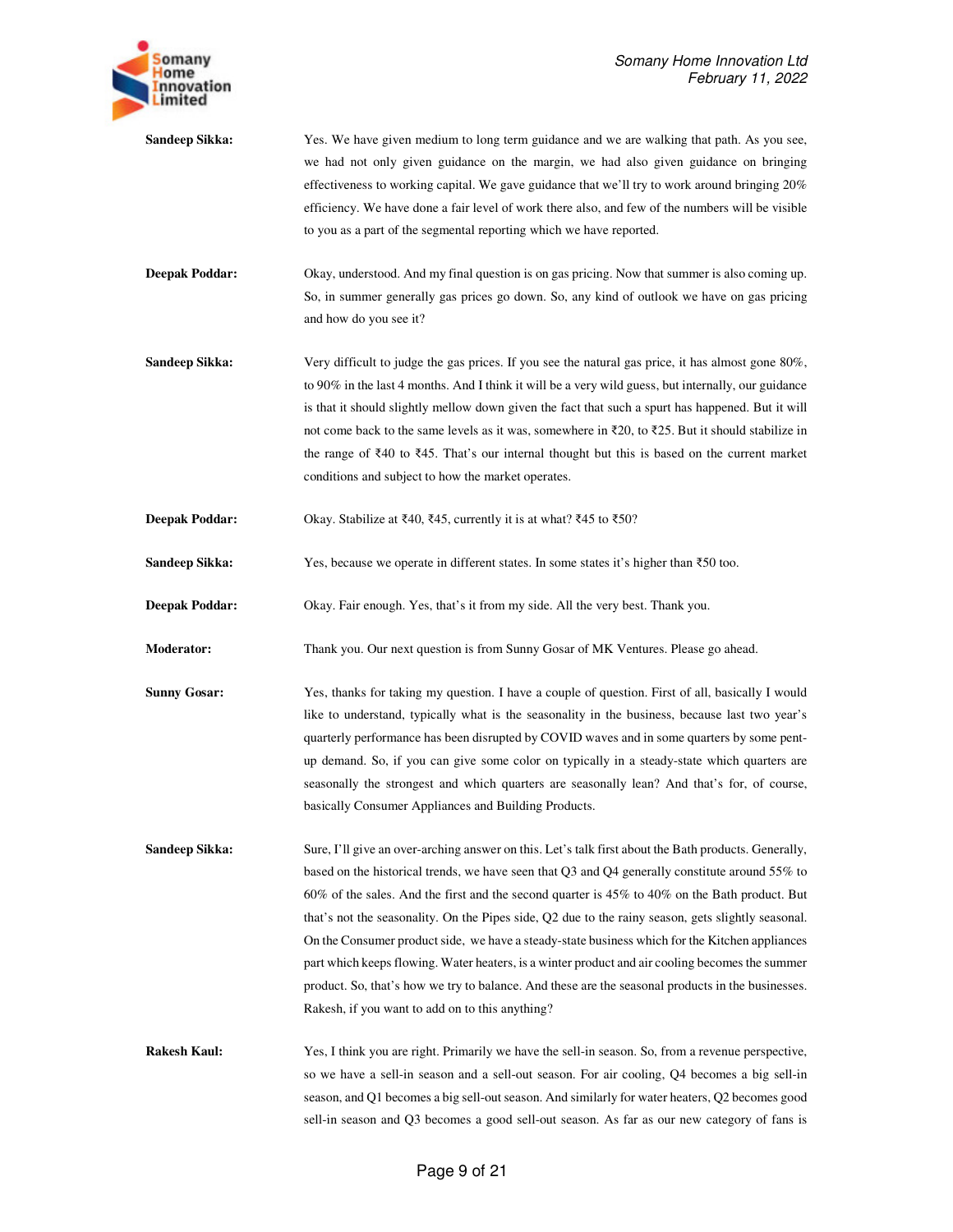

concerned, largely most of the quarters behave like Kitchen Appliances except the Q3 which is little bit muted in terms of sell-in.

- **Sunny Gosar:** Right. And considering whatever our salience is for each of these products, so would it be fair to say that in the Consumer Appliances side, typically Q3 and Q4 would be the largest quarters seasonally for us in a steady-state?
- **Rakesh Kaul:** Yes, for Somany Home Innovation Limited, the current range around the products, you are right. Q3 and Q4 would be the largest in terms of sell-in opportunity. And Q1 would be big in terms of sell-out opportunity for the cooling business, though that will not reflect in the primary figures to that extent what the Q4 figure would report.
- **Sunny Gosar:** Thanks. My second question is basically in the Consumer Appliances side in this quarter. So, will it be fair to assume that the biggest hit on the margins is largely due to the Kitchen Appliances segment and other segments have largely done well? Is that fair to assume?
- **Rakesh Kaul:** I wouldn't say that's fair to assume. So though we really don't divide the segment margins. But Kitchen has been a larger percentage of our growth margins. Kitchen Appliances, primarily the margin would have suffered on account because a good percentage of Kitchen Appliances still come through the imported route. So, the ocean freight which was in 350% more than impacted the margins. But from a contribution perspective, Kitchen Appliances contributed to almost around 40% to 45% decrease in margins and the balance categories to 50% to 55%. This was part of the reduction of margins.
- **Sunny Gosar:** Sure. And is it like would you say that in terms of the margins, have we seen the worst in Q3 or there could be some more impact left even in Q4? Because you said that in Q1 we should get back to Q2 margins, but what is the outlook looking like for Q4?
- **Rakesh Kaul:** Well, at prima facie it doesn't look that it can get worse, but it doesn't seem to be improving as of now. And besides, if you see, January was more of a demand death in terms of closure of the shops and so many disruptions and lockdowns across the country. So, the input prices certainly have not come down. Whether they will go up is a matter something which I cannot really comment upon. At this point of time, it looks like they might be. This is the price side, but we see demand reviving.
- **Sunny Gosar:** Sure. And I have one last question, basically, can you comment on the debt levels as of December, 2021? I assume that we were at around about ₹75 crore, ₹80 crore of net debt as of September. What would that number be as of December?
- **Sandeep Sikka:** The overall loans in SHIL is consolidated at around ₹100 crore. But apart from this, we have investments in mutual funds which is in Brilloca. So, Brilloca is today debt free. And as of 31st December we had around ₹50 crore in surplus money. And we use bank limits as of in SHIL. But the consolidated debt is in the range of ₹100 crore to ₹102 crore as of 31st December, 2021.
- **Sunny Gosar:** Okay. Okay, thanks. Thanks for the detailed answer.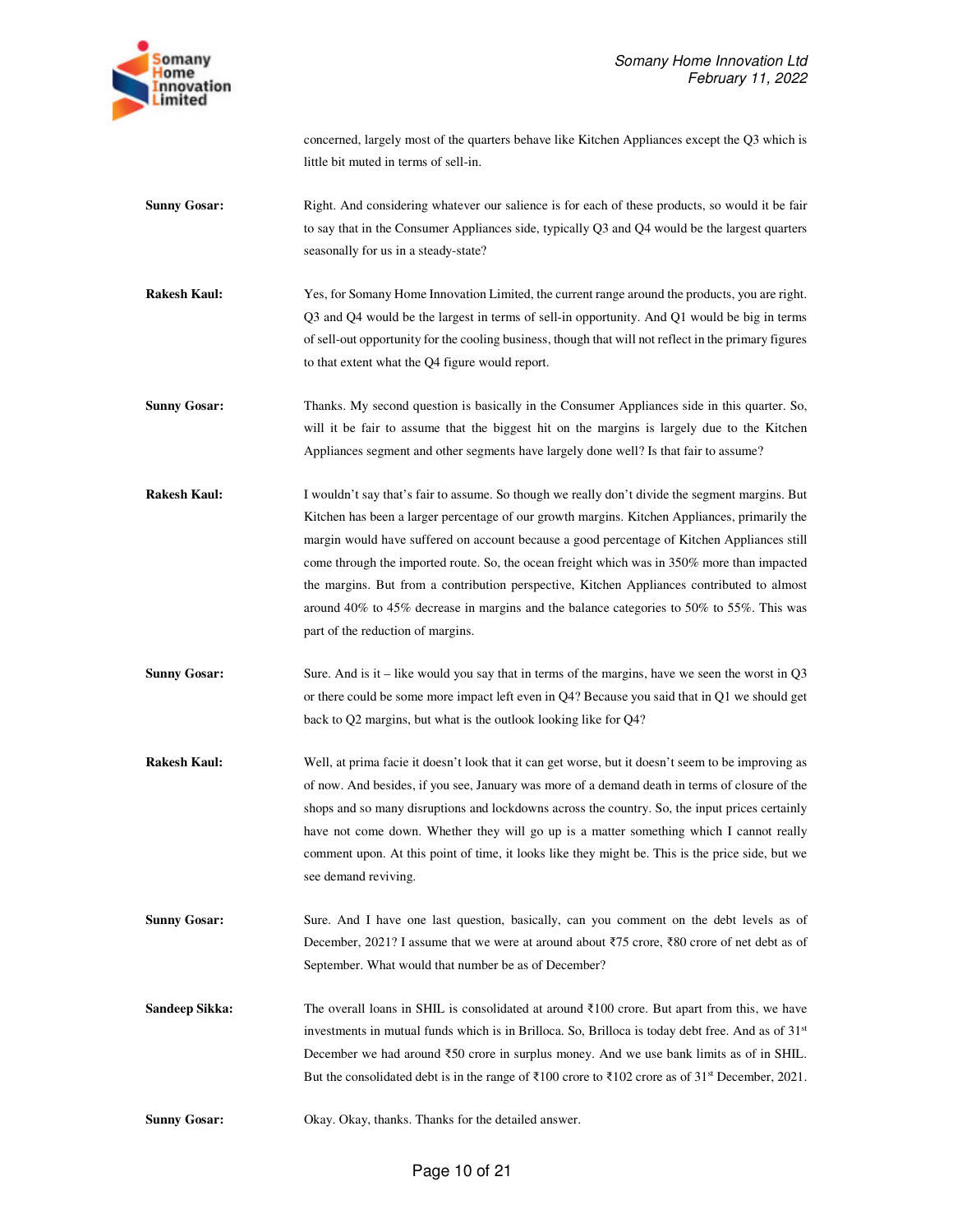

**Moderator:** Our next question is from Nikhil Gada of Abakkus AMC. Please go ahead.

**Nikhil Gada:** Yes. Hi sir, thanks for the opportunity. Sir, first just a quick check. I guess you mentioned that this current quarter margins, there was an impact of 4.5% quarter-on-quarter, and 5.5% yearover-year due to higher freight cost in Consumer Appliances. Did I hear it correctly?

**Rakesh Kaul:** Yes, freight cost was one of the components of the decrease in margins.

**Nikhil Gada:** Understood. Because where I was coming from is that, when I look at our standalone numbers, the gross margin impact is maybe close to 120 odd bps. And as you rightly in other expenses, the other expense component is quite high. So, what you are saying is making sense. But just a question on that front, that the price hikes that you mentioned in Kitchen Appliances especially which you mentioned to the tune of 8% to 10%, can you split it up in terms of when exactly date-wise we had taken this price hike?

**Rakesh Kaul:** So, we took one price hike somewhere in August, and the second price hike we could only take it on 5<sup>th</sup> December actually. If you see, for the month of December, largely some our margins came back. But the impact of October and November was very high, because October we were in the peak of season and majority of our products were coming in higher landed cost. But it was Deepawali and none of the competition dared to actually increase the price during that period, and the impact of Deepawali carried it on November. December was the second price hike which we did for the year. And by that time the demand there, the Omicron wave also came in, so the actual increase in margin which could have happen on December on account of full demand did not happen. The e-commerce chains also collapsed. The e-commerce in pursuance of the possible new draft rules rationalize their inventory, cut down on stocks. So, we did a much higher sell-out on e-commerce platforms to the tune of 124% but they bought in lesser stocks, and the primary revenue suffered on e-commerce as well. I think possibly I mean, I stick my neck out to say that e-commerce, for the first time, possibly de-grew in India, at least, in the Consumer Appliances category for the Q3.

> So, again coming back to your question, the second price increase happened in first week of December, but the impact of that could not be felt because it was a very challenging month in terms of revenues.

**Nikhil Gada:** Understood. So, in that case at least, sequentially we can see Q4 to report a better EBIT margin numbers than Q3. But I believe Kitchen Appliances generally tend to have a very higher base in, let's say, Q2 and Q3, and Q4, I'm just guessing over here, Q4 the demand is a bit lower compared to Q2, Q3. Am I correct in that aspect?

**Rakesh Kaul:** Yes, absolutely you are right. While Q4 you might see Kitchen Appliances margins increasing, but the mix of products would be such that cooling could be higher or equal to Kitchen Appliances unlike the previous quarter. So, overall the margins will not increase from Q3, because the contribution mix of Kitchen Appliances will actually decrease in Q4. But yes, from a category perspective, we'll see an increase in margins of Kitchen Appliances.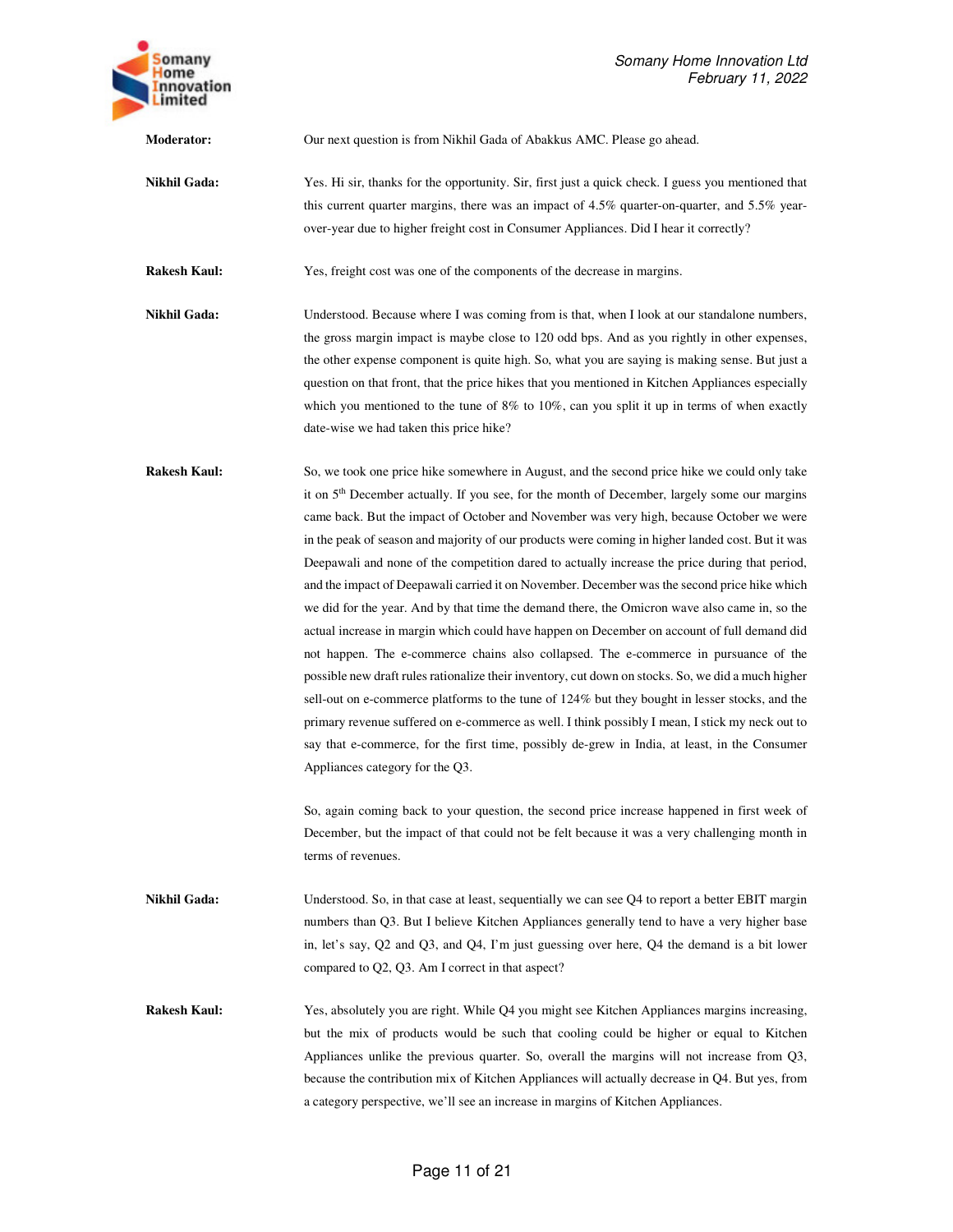

**Nikhil Gada:** Understood, sir. And just lastly on Consumer Appliances then, I can ask one Building Product. I was of the understanding that a large part of our procurement we had switched to local vendors during, when COVID-1 happened. And I think you once again mentioned that we still do a lot of import procurement. So, could you give a number as to in the total mix of our Consumer business, out of 100 how much would still be imported?

**Sandeep Sikka:** Almost 70% of Sanitaryware is coming from HSIL, and you can assume balance 30%, out of which around  $10\%$  to  $15\%$  is imports and balance is sourced domestically. On the Faucet side, primarily on the domestic only, because we don't import much other than the premium brand, Queo.. You can assume 5% as imported on the Faucet.

**Sudhanshu Pokhriyal:** So, the combined level, we would be less than 10% of our total cost base would be procured from outside, Yes, but 15% to 16% on Sanitaryware and less than 5% on Faucets.

**Nikhil Gada:** Yes sir, I understand that. My question was more from the Consumer Appliances business.

Sandeep Sikka: Sorry, I thought you asked question on Building Products.

**Nikhil Gada:** No, no, sir.

Sandeep Sikka: So, I will request Rakesh to address this question please.

**Rakesh Kaul:** Yes, sorry I was not able to comprehend your question completely. Can you just please repeat it for me?

**Nikhil Gada:** Yes, sir. So, post COVID-1, I believe a lot of our procurement was done from a local vendor base because of the said issues that availability was always a problem. And you mentioned right now in your commentary that still we are doing procurement, import procurement which still remains a bit high. And that is why the freight cost has impacted us. So, just wanted to understand as in, how much of our procurement in Consumer Appliances still happens from imports.

**Rakesh Kaul:** A good question actually. I would like to divide this into categories and businesses, because we'll get a great reflection how we have moved supply chain from overseas to India. For example, our E-tail business which is a contributing factor of around 13% to 14% of the overall SHIL standalone revenues, we have moved the supply chain from last year, which was at 85% imports to 15% domestic, we have flipped it around and now we are at 86% domestic and 14% imports. That's virtually changed completely in terms of furniture and E-tail business. As far as the other businesses are concerned, cooling products and heating, we were largely contract manufactured in India. Kitchen Appliances was the only business which had a larger percentage around 80% to 85% which was imported. So, we also did an exclusive contract with one of our contract manufacturer somewhere in the middle of Q2, and he's built an exclusive manufacturing facility for Hindware only, given the kind of quantity and given the kind of share which we have in the category of kitchen-hoods and chimneys. So, the factory took a little bit time to stabilize, and it was stabilized only by the end of December. And you will see a lot of percentage, I believe that the supply chain for Kitchen Appliances in next 2 years could almost come down to as low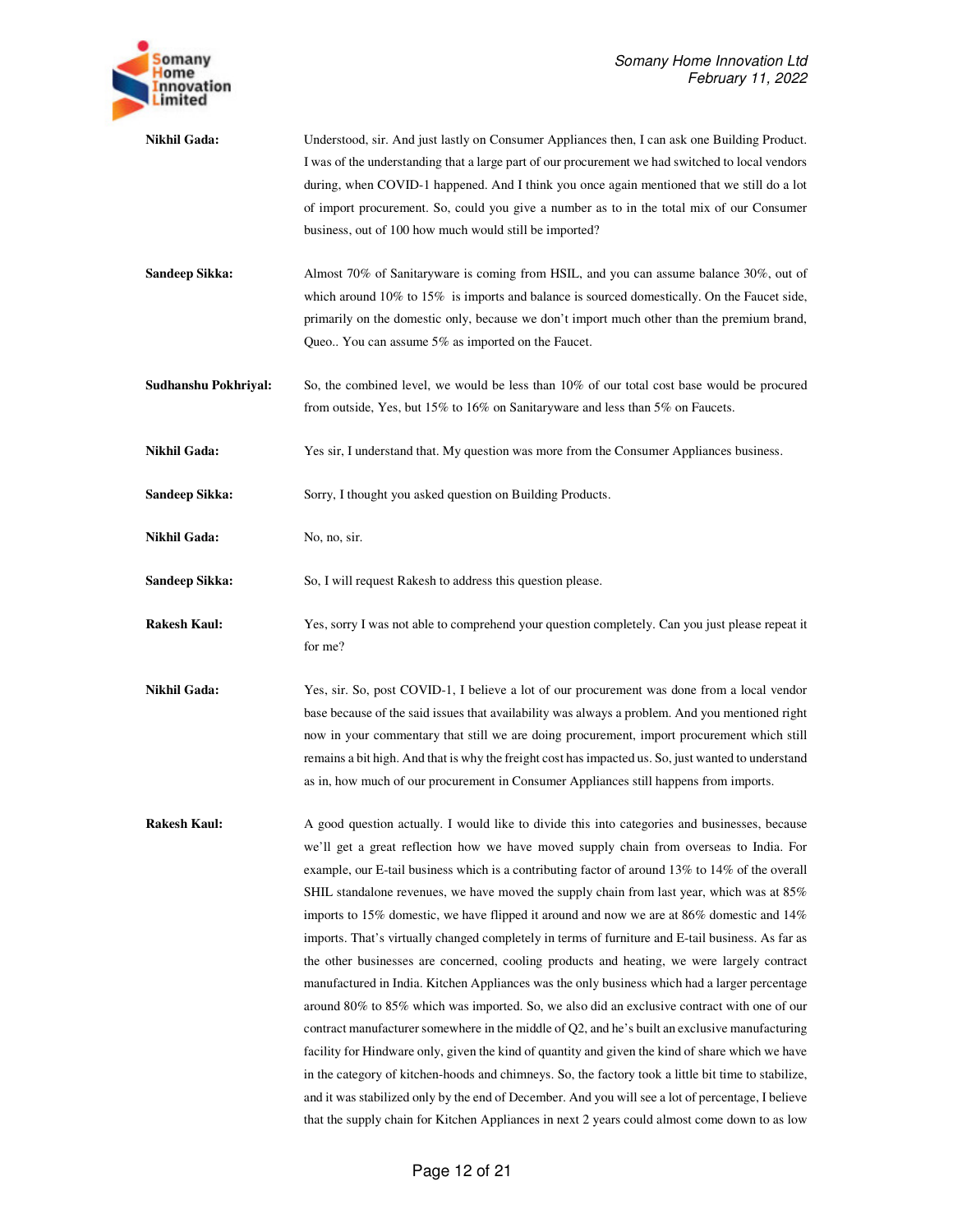as 15% to 20% from overseas. And balance 80% to 85% will be procured from this exclusive contract manufacturing site, and also some of the other contract manufacturing sites where we have started securing materials.

**Nikhil Gada:** Understood sir. Understood. And just on the Plastic Pipes division, in CPVC we have seen the market has seen now inflation in CPVC resin prices as well, and a lot of the vendors have increased prices. So, just wanted to understand, have we seen an impact on that front and how are we able to pass this on? And was there any inventory impact as well?

Sandeep Sikka: Rajesh, if you can take this, please? Mr. Rajesh, you are there?

**Rajesh Pajnoo:** Yes, yes, I am here. Am I audible?

Sandeep Sikka: Yes, yes, you are audible.

**Rajesh Pajnoo:** Okay. So, see this business PVC and CPVC basically everything is being passed to the consumer, whether it's an upward price trend or a downward price trend. So, always, maybe it may take some time, but the prices are being translated to the end user. But what has happened in the past two quarters, the CPVC availability has been an issue worldwide because of so many shut-downs and so many other things. There has been an increase in the price to the extent of 35% in CPVC pricing, and this has been translated to the consumer. In fact, we have been doing very well. We are the fastest growing PVC and CPVC manufacturing company in the country. And we have grown by almost around 60% YTD 9 months as far as the revenues are concerned. And as far as the volumes are concerned, we are the largest percentage-wise growth players.

**Nikhil Gada:** Understood sir. And did we have any negative inventory impact in this quarter?

**Rajesh Pajnoo:** No, not really, because we have not been able to get the CPVC portfolio. But of course, the other people have de-grown as far as volume is concerned. But they are very small. So, there has not been an inventory impact.

**Nikhil Gada:** Understood sir. Understood. Thank you for answering all my questions sir. I'll come back in the queue.

**Rajesh Pajnoo:** Thank you.

**Moderator:** Our next question is a follow-up question from Deepak Poddar of Sapphire Capital. Please go ahead.

**Deepak Poddar:** Yes, thank you, sir. Sir, I just want to understand both on the Consumer Appliances as well as on the Building Products. So, how do you see your volume growth overall in next year, FY'23? Some flavor.

**Sandeep Sikka:** Generally, we don't give guidance on the very near future. We have given some long-term guidance. I think what we can restate here is that we are walking that path and maybe 1 or 2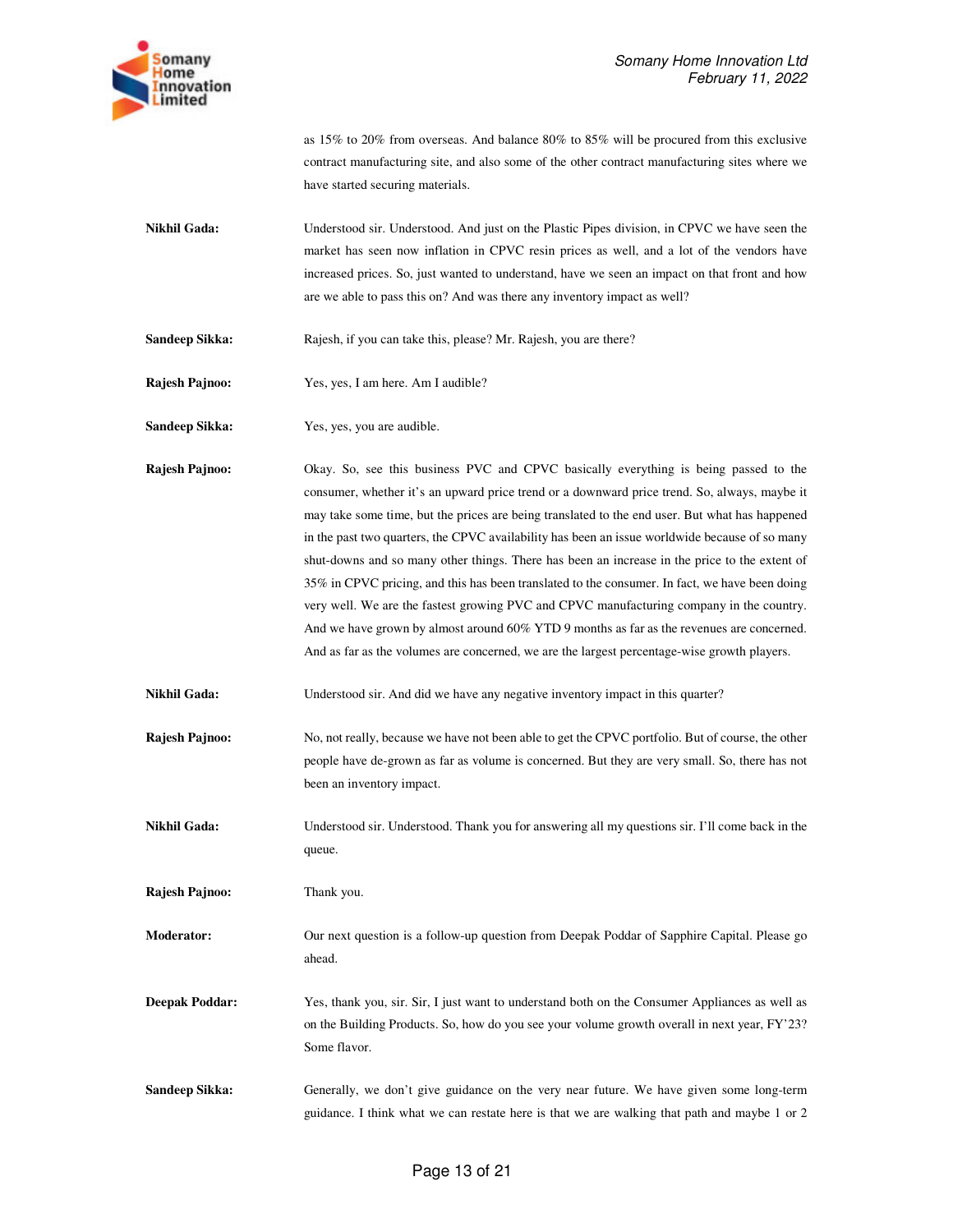

|                       | quarters disruption may come to what has come in Consumer business. But our strategy for the<br>incremental growth is there, and broadly that guidance still holds, so, we are not walking back<br>on that guidance. And that is all based on the current market condition as we speak. Generally,<br>we don't give next 3 to 4 quarters guidance as such.                                                                                                           |
|-----------------------|----------------------------------------------------------------------------------------------------------------------------------------------------------------------------------------------------------------------------------------------------------------------------------------------------------------------------------------------------------------------------------------------------------------------------------------------------------------------|
| <b>Deepak Poddar:</b> | Sir, no, a CAGR over next 2, 3, years? That will also kind of will help.                                                                                                                                                                                                                                                                                                                                                                                             |
| Sandeep Sikka:        | If you recall based on the market conditions, we had given this guidance in May that, in the next<br>4 years we see Pipe business growing to around $\bar{\ell}$ 1,000 crore, Consumer business ranging around<br>₹1,200 crore. And we have also given guidance that our Bath products, (which are Sanitaryware,<br>Faucet,) that it will beat the market by, at least, minimum of 1.25 times. I think if you see the<br>numbers, we are there, you know as on date. |
| <b>Deepak Poddar:</b> | Okay, okay, okay. Understood. Okay Yes, thank you very much.                                                                                                                                                                                                                                                                                                                                                                                                         |
| Sandeep Sikka:        | Thank you.                                                                                                                                                                                                                                                                                                                                                                                                                                                           |
| Moderator:            | Thank you. Our next question is from Puneet Khanna of BOB Investment. Please go ahead.                                                                                                                                                                                                                                                                                                                                                                               |
| <b>Puneet Khanna:</b> | Hi, sir. Congratulations for the great numbers. I just want to know a couple of data points. One<br>is, what is the breakup of Faucets and sanitaryware of the Building Product sales? Then the<br>second is, what are the region-wise sales into Tier 1, Tier 2 market, and the B2B and B2C sales.                                                                                                                                                                  |
| Sandeep Sikka:        | BPD and, sorry I couldn't get the last one?                                                                                                                                                                                                                                                                                                                                                                                                                          |
| <b>Puneet Khanna:</b> | I want to know the Retail and Project channel sales?                                                                                                                                                                                                                                                                                                                                                                                                                 |
| Sandeep Sikka:        | Okay, the Projects industry. If you see Q3 the Faucet to Sanitaryware, Faucet is constituting<br>between 30% to 35% contribution to the sales. And what was the other one?                                                                                                                                                                                                                                                                                           |
| Sudhanshu Pokhriyal:  | Sanitaryware.                                                                                                                                                                                                                                                                                                                                                                                                                                                        |
| Sandeep Sikka:        | For Sanitaryware and other products we do almost $70\%$ retail business and $30\%$ is the<br>institutional business.                                                                                                                                                                                                                                                                                                                                                 |
| <b>Puneet Khanna:</b> | Okay. And sir, I missed the section on the Pipe, what are the Pipes number?                                                                                                                                                                                                                                                                                                                                                                                          |
| Sandeep Sikka:        | Pipes, during the quarter, we did a sale of ₹156 crore as compared to last year of ₹117 crore.<br>Overall registering a 32% growth, and for the 9 months we have done $\bar{\xi}400$ crore as compared<br>to last year of $\overline{\xi}$ 249 crore. So, this was 60% growth.                                                                                                                                                                                       |
| <b>Puneet Khanna:</b> | Okay. Thank you so much, sir.                                                                                                                                                                                                                                                                                                                                                                                                                                        |
| Moderator:            | Our next question is from Chirag Fialoke of RatnaTraya Caps. Please go ahead.                                                                                                                                                                                                                                                                                                                                                                                        |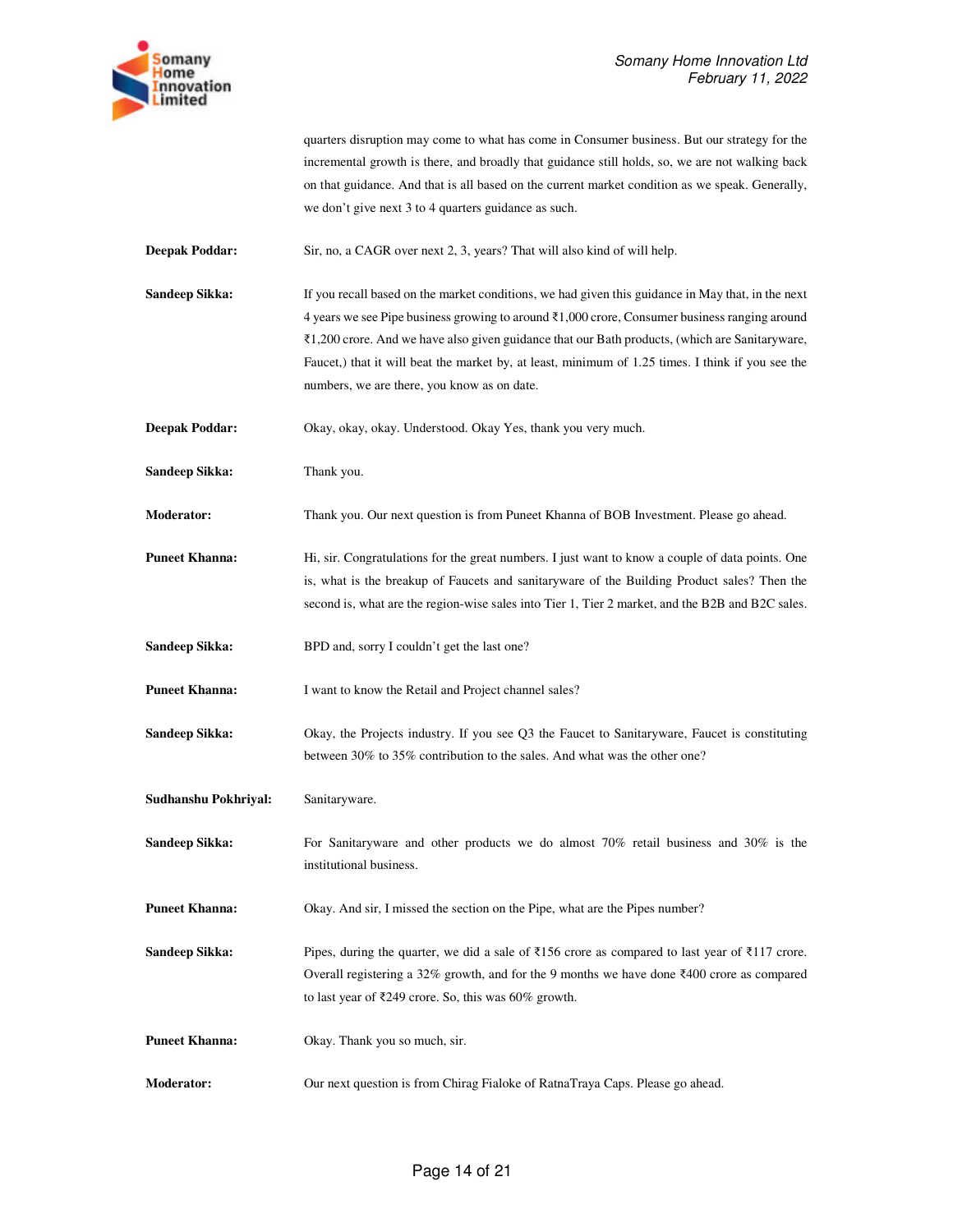| omany<br>ome<br><b>Innovation</b><br>imited |
|---------------------------------------------|
|---------------------------------------------|

**Chirag Fialoke:** Hi sir, can you just repeat the Pipes question, the Pipes numbers that you just shared? So, the last year the same 9-months number, what would that be for Pipes? **Sandeep Sikka:** 9-months number is ₹249 crore.

**Chirag Fialoke:** ₹249 crore, got it. Okay. Thank you so much. Thank you for taking my question. So, sir, I just also wanted to disaggregate the Pipes EBIT versus the Sanitaryware EBIT. I think last couple of quarters you had given a guidance of 6.5% to 9% for the Pipes. Does that still remain similar or has there been a change in that?

- **Sandeep Sikka:** Brilloca still buys almost 95% 96% of products from HSIL. The manufacturing margins and other things, are still part of that business. But if you see on an overall business, we had around 8% EBIT during the quarter on the Pipes side. And if you see 9-months figure, it's around 7.5%. But you have to see this from a perspective of numerator, denominator also, because since there is a substantial price increase, which has been passed on, so, there is a growth in the absolute margin.
- **Chirag Fialoke:** Margin is depressed.
- **Sandeep Sikka:** Yes. Percentage is greater.

**Chirag Fialoke:** Understood. So, if I just take 8% to be Pipe this quarter, then Sanitaryware probably disaggregate out to be around 10% EBIT, is that broadly in the range?

**Sandeep Sikka:** Sanitaryware and other business will be around 12.5%.

**Chirag Fialoke:** 12.5% EBIT for Sanitaryware and 8% EBIT for Pipes for this quarter.

- **Sandeep Sikka:** Yes.
- **Chirag Fialoke:** But the Building Products division reported 9.3% overall?
- Sandeep Sikka: Sorry?
- **Chirag Fialoke:** The Building Products division overall reported 9.3%, is that correct?
- **Sandeep Sikka:** Yes, you have to use that multiplication weights along with it.
- **Chirag Fialoke:** Got it. So, 12% EBIT for Sanitaryware, and I would say around 8% for Pipes, is that right?
- **Sandeep Sikka:** For the Pipes. And the average would be the number you are talking of.
- **Chirag Fialoke:** Okay, thank you so much, sir.
- **Sandeep Sikka:** You have to use weighted average here, not simple average.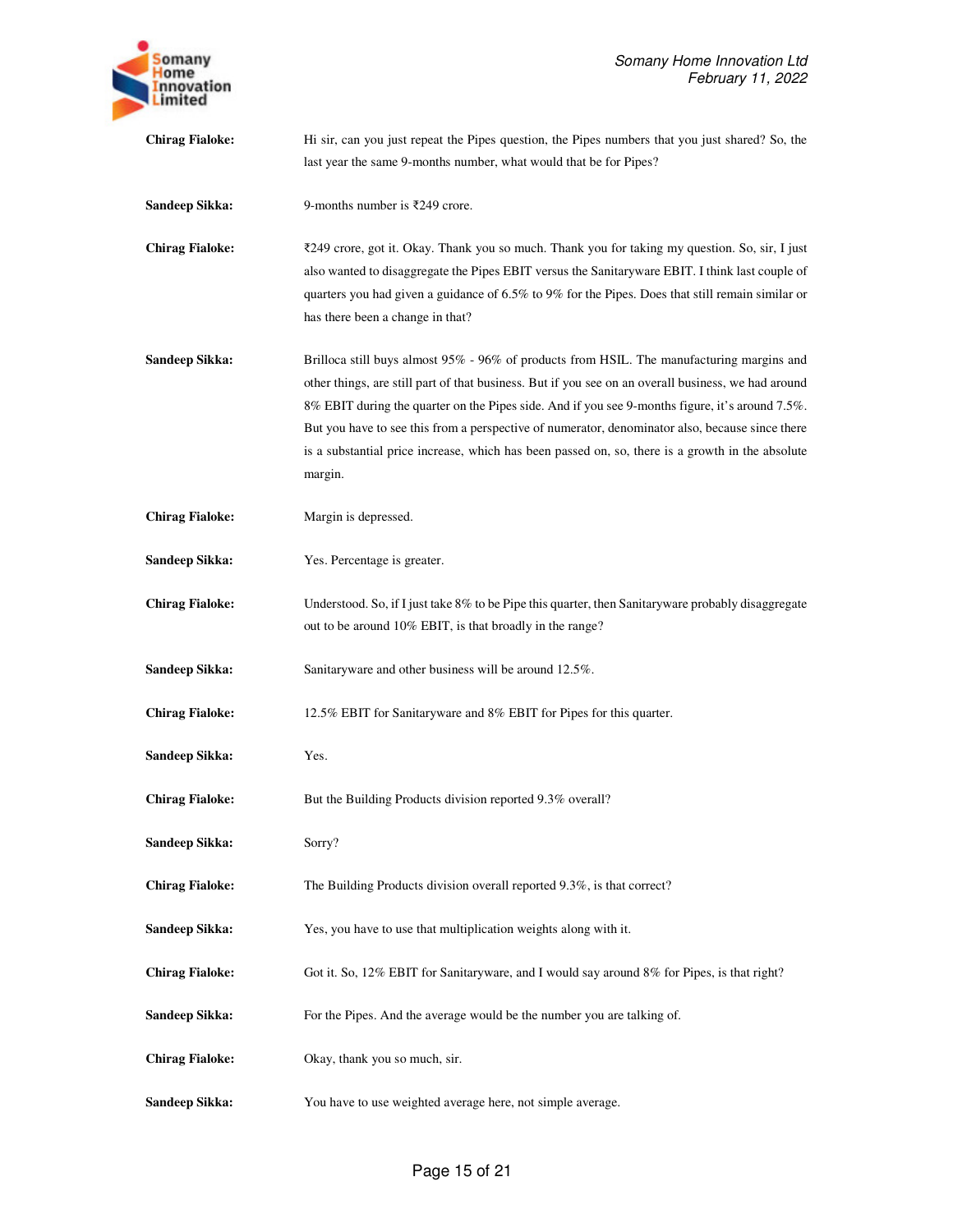

**Chirag Fialoke:** Right sir. Thank you. **Moderator:** Thank you. Our next question is from Vineet Gala of Monarch Networth Capital. Please go ahead, sir. **Vineet Gala:** Thank you. Sir, currently in our Consumer division, we have a quarterly run rate of around ₹130odd crore, so translating to annual run rate of about ₹500 crore, ₹520-odd crore. So, given the long term target we have on this segment, do we intend to add more categories in the future or we expect the current set of products to drive the growth, sir? If you could throw some light from a medium to long term basis? **Sandeep Sikka:** Rakesh if you can take this? **Rakesh Kaul:** Yes, sure thanks. If you would see in the past 5 to 6 years we've been in this business, what we are trying to do is, the whole idea is to be among the top 3 or top 5 brands in each of the category where we get into it in a span of 5 to 7 years. As a part of progression of this business to grow into a much sustainable and a bigger business, we do intend to be a multiproduct organization, so to say. But for that, we are very clear that any category where we are going to enter into is not just because we have created a distribution structure for ourselves, or the other categories and we just want to super-impose the new product onto that. We want to enter into any category when we have a clear, clear consumer proposition in terms of differentiation of product vis-àvis the competition. So, we take that route, we do intensive consumer research from time to time. And any as such we find that the brand Hindware has a huge affinity on the extension part and the consumers would love to have us extend to the other categories. From time to time, we do take a call, and even as we are talking, we are taking a very close look at a couple of categories. Primarily, in the kitchen space, because we believe that we can dominate that space in the next 3 to 4 years. We're taking a closer look at some of the new categories in Kitchen Appliances. But right now, it won't be appropriate for me to talk about those. I hope I answered your question. **Vineet Gala:** Fair enough sir, yes, it does. So also, sir, on the Water Heater segment, what is the status of the capacity expansion in our JV and if you could articulate the CAPEX plans there? How much have you already spent? How much further do we intend to spend? **Rakesh Kaul:** Sandeep, you want me to take this?

**Sandeep Sikka:** Yes, please.

**Rakesh Kaul:** From a water heater plant, I think the plant is progressing to its completion and should be commissioned by June 2022, and should start full production somewhere in October 2022. As I've already told you, the Phase 1 will look at producing some 300,000 water heaters and Phase 2 will take it to 600,000 water heaters. The total CAPEX outlay for the project is ₹175 crore as of now and we have already issued POs worth around ₹66 crore to ₹67 crore to all the partners so far. The project is on its way to its completion and we believe that the whole idea is to have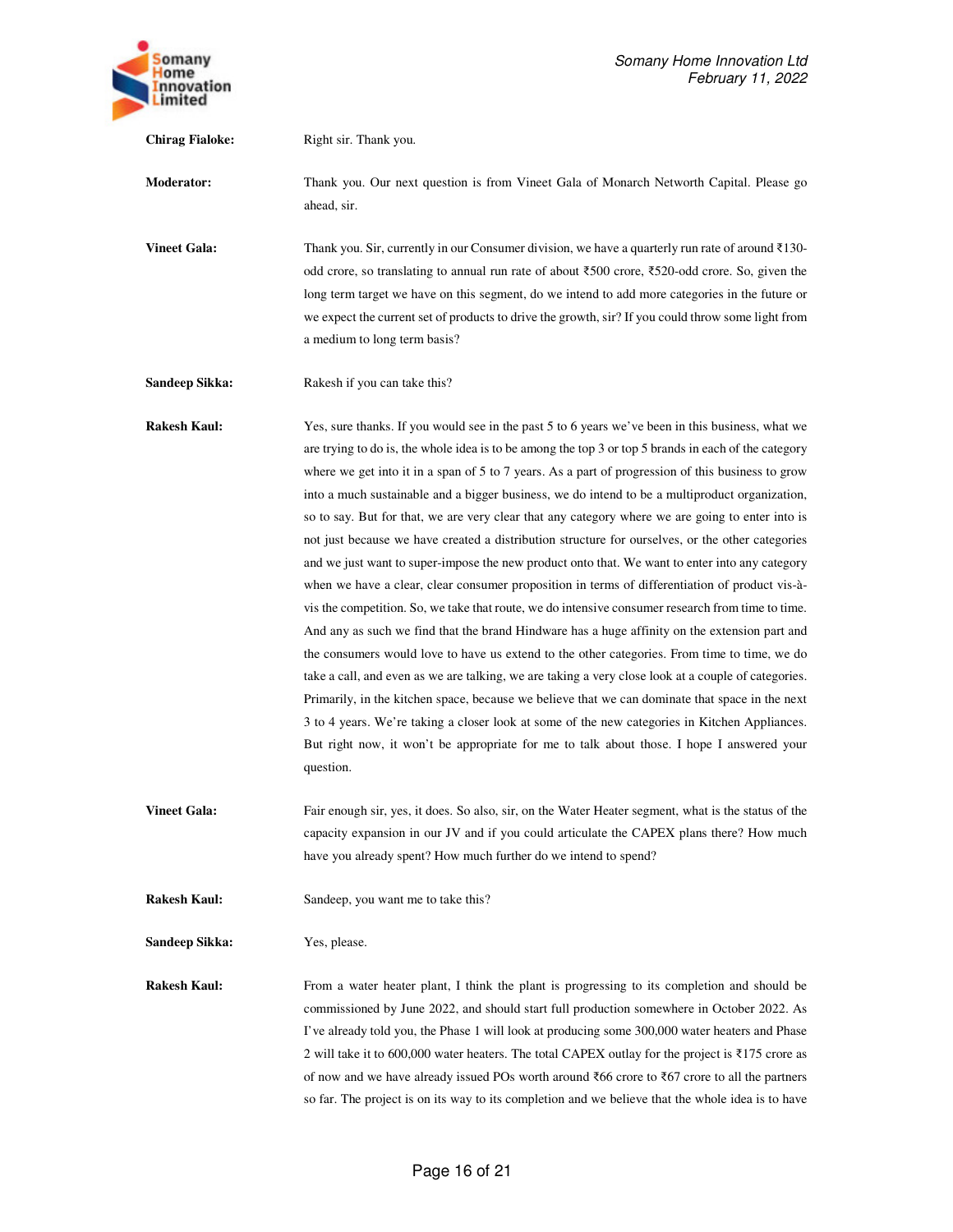

India's first green water heater plant, and so, the state of the water heater plant will be a great one to cater to the consumer, latest consumer needs, and could become an avenue for doing exports to the SAARC countries as well in future. So, we are aligned for that.

**Vineet Gala:** Thank you, sir. That's it from my side.

**Rakesh Kaul:** Thank you.

**Moderator:** Thank you. Our next question is from Arpit Maheshwari as an Individual Investor. Please go ahead.

**Arpit Maheshwari:** Sir, my question is on the Retail business. Earlier it was a very small part of your business. But firstly, how this Retail segment is growing in like the next 5 to 10 years? And secondly, you have launched 200 products in the Retail category. So, which category of products are they, and what will be the margins in these products?

**Rakesh Kaul:** Yes, thanks for that question. While Retail, we did a lot of consolidation of this business, because if you remember earlier, it was part of the erstwhile HSIL Limited, where it was essentially Retail and we had our own stores, so to say, company-owned, company-operated, companymanaged. Just after the COVID we did reorganization and tried to create a very asset-light business out of it, because the brand which we build in that category is called Evok. It is a fair resonance amongst the consumers across the country towards the higher end. Because one of the product propositions which we have is our solid wood furniture which is very distinct of brand and is well known across the country. We made it an asset-light business driven on two, three pillars. One of the pillars is basically to drive our brand and product which remain two of our biggest strengths. And we have extended this product and brand into the franchise outlets. In the span of, you can see, we have 129% growth in the franchisee business in Q3 over the last quarter, which has been significant. We have moved the franchisees up to 30 numbers. We hardly had any around when we reorganized our business. It's become an asset light business with very few manpower cost. The focus is on product development. The focus is on E-tail, because you know, we drive this business now through franchisee, and also the E-tail which is our own D2C Ecommerce website called evok.in, which almost gets traffic of around 800,000 customers per month, and it can translate into almost 10 million a year. As far as the launching of the product is concerned, we want to be a very significant player in the furniture category. So, majority of the launches are in the furniture categories around recliners, around living, around dining as such. I hope I was able to answer your question. From a perspective of growth, I think, we have grown 23% year-on-year. So, we were trying to consolidate this business and make it asset-light so that it can grow profitably which we have been able to achieve profitable quarters except the COVID quarter for the last 5 quarters, and we believe that the further scale-up of this business will be run profitably as well.

**Arpit Maheshwari:** And sir, just as you have said that your focus is on the franchisee model. So, all this will be the contract manufacturing or you can do some part of self-manufacturing also in the furniture segment?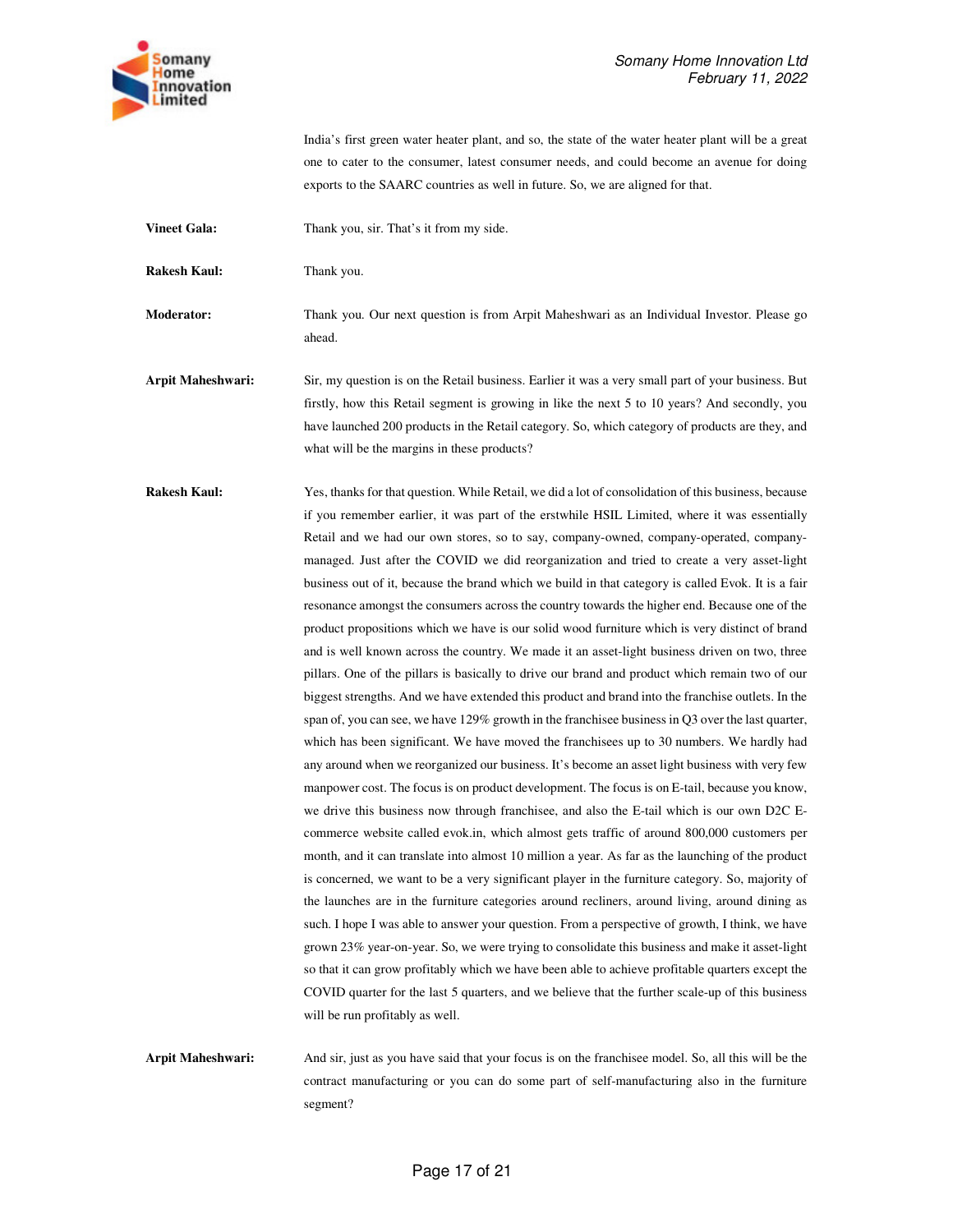

**Rakesh Kaul:** As of now, we are completely into contract manufacturing, but I must add out here since we have some of the exclusive products, so some of our manufacturers are very captive consumer based as such. So captive contract manufacturing. They exclusively manufacture for us, like the solid wood products which I talked to you about. Having said so, as we are scaling up our business while we will continue to be asset-light, and continue to focus on contract manufacturing and continue to focus on product development, continue to focus on building technology even in this category, I think that will remain the guidance for, at least, next 2 years.

**Arpit Maheshwari:** And sir, secondly, what will be the future of your Evok showrooms? Does it cater only to the furniture products or it will cater to all your retail portfolio in it?

- **Rakesh Kaul:** As of now, Evok is a brand which we have for furniture, home furnishings category, and we believe that it has created a certain resonance amongst the consumers in this category. We will continue to build this brand in this category. And we believe that furniture online and offline and hyper local furniture will become a significant part of the overall furniture industry. Our estimation is that, in next 3 years hyper local, the omni-channel will contribute to almost 40% to 50% of the business, the industry. And we at Evok very firmly geared up. Let me tell you that we have started our first hyper local operation in Bangalore as of, couple of days back where the consumers can actually go and buy on evok.in, and the delivery will happen through the Bangalore stores. This gives the consumer the chance of feeling the product at the Bangalore store, ordering it online. So, a complete omni-channel feeling whereby which the delivery will happen at a faster scale. We intend to integrate all our franchisee partners across the country through this omni-channel loop, and build the business to a significant scale and, in fact, we are the first furniture marketers to have initiated this hyper local engine as such.
- **Arpit Maheshwari:** Thank you so much. That's it from my side.

**Rakesh Kaul:** Thank you so much.

**Moderator:** Thank you. Our last question is from Aditi Kasbekar as an Individual Investor. Please go ahead.

**Aditi Kasbekar:** Thank you for giving the opportunity to ask the questions. I have got 2 questions. My first question is on the Consumer business excluding the water heater business. You've given us the revenue for Q3 in the footnote. Can you also give the EBIT number excluding water heater?

**Sandeep Sikka:** That earlier, segment-wise we have never disclosed that. We'd like to avoid this answer, to be very frank.

**Aditi Kasbekar:** Okay. Then my second question is on the -- so just before I go to the second question, so basically your segmental Consumer business EBIT that you've given, that is now completely excluding the water heater business, right?

**Sandeep Sikka:** Yes. Water heater is now since it is 50:50 JV, and the numbers of water heaters are only consolidated at PAT levels. If you see the results, so we have given that our share of 50% profit after tax gets consolidated and the bottom line as per the accounting standards.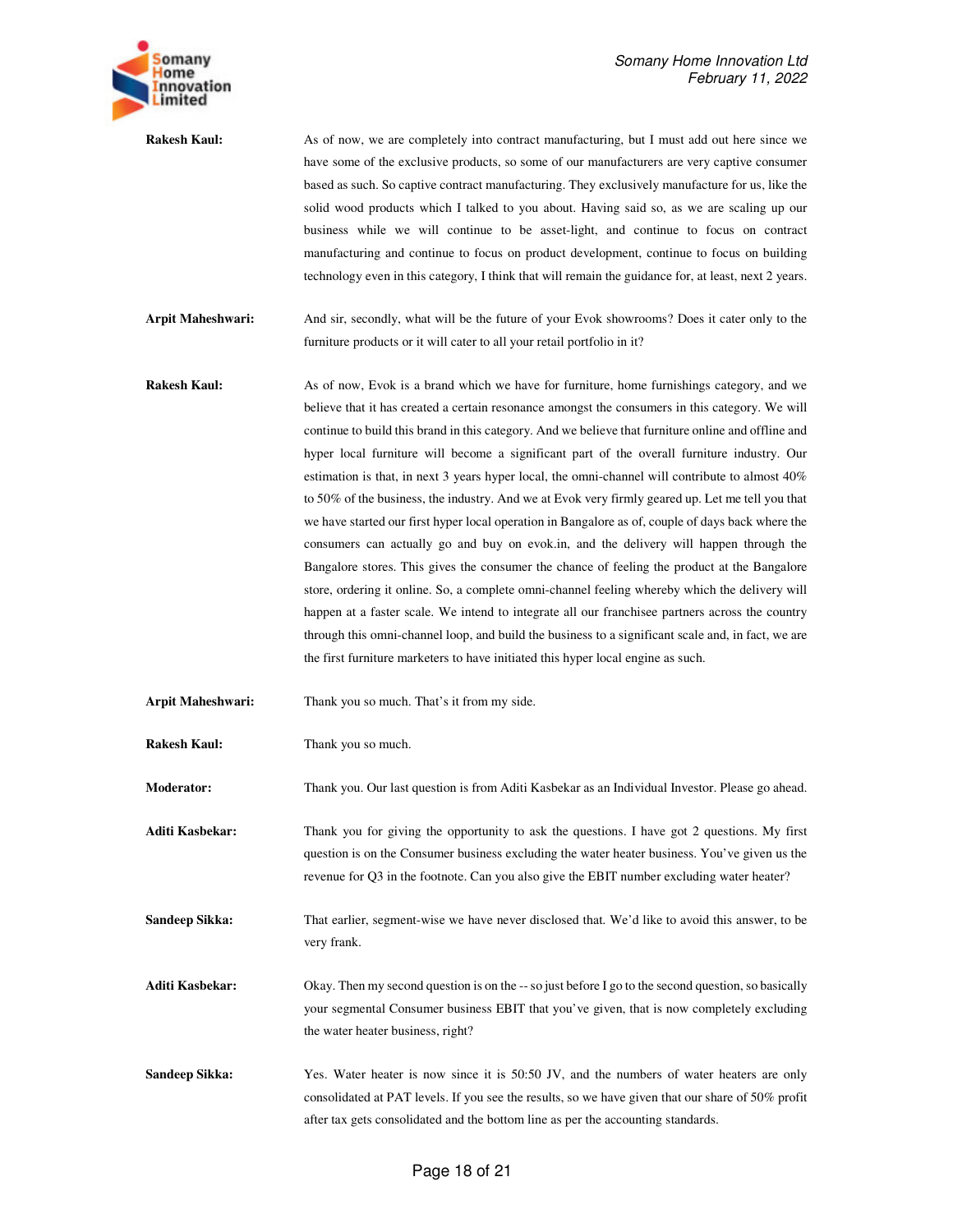

**Aditi Kasbekar:** Got it, got it. So effectively this 3.4% EBIT margin is the one which is impacted because of all the reasons that you mentioned including your cost pressures and so on?

## **Sandeep Sikka:** Yes.

**Aditi Kasbekar:** Understood. Okay. And my second question is on your Sanitaryware part of the business. What we've increasingly seen is, of course, there is a good amount of traction that's coming from the real estate cycle turning up and so on. But there are two parts to my question. First is that, along with this increasing demand there is also lots of new players who are planning to enter in this space. For example, I think Astral announced recently that they would want to get into the Sanitaryware space. So one, would like to understand what's your take on the competitive landscape as larger players from other building materials category sort of come into this space? That's first part of the question. And I think the second part of the question is, what is our capacity utilization currently? Because from the last call that you did sometime mid-January where we announced that we'll be acquiring HSIL's plant, what I remember is that we were pretty much operating at 100% capacity. Then in that case, where is the incremental growth going to come from? Are we planning to increase our vendor base, etc? Because generally, the way I understand Sanitaryware as a segment is very hard to scale up vendors very quickly if you have to scale up sales. So how do we plan to sort of balance between capacity utilization currently and how we will be sort of growing in that particular segment?

- **Sudhanshu Pokhriyal:** Yes. Let me try to answer the second question first. Our Sanitaryware utilization was to the tune of 85% to 90% in Q3 and Faucet was to the tune of about 65%. Yes, so you are absolutely right. As the demand is increasing, we are working towards increasing our vendor base. We are definitely looking at strategic partnerships in Sanitaryware segment. And of course, there is imports which is done from China as well which we discussed, which is to the tune of about 15% within the Sanitaryware category itself. We, of course, have an opportunity to increase import in case we require to take care of the demand situation. However, yes, we are looking at increasing our domestic vendor base for Sanitaryware, while for Faucet, we believe we are adequately covered in terms of shared capacity utilization.
- Aditi Kasbekar: If I can add one thing there, is it easy to do that? Like, is it that easy to increase the vendor base? Because from the way I understand it, that vendor base, while there is a vendor base, people who can really meet up to the quality standards aren't that many, right?
- **Sudhanshu Pokhriyal:** I mean, it is kind of linked to your first question as well. Both Sanitaryware and Faucets businesses are extremely fragmented if you see the overall nature of the business. You have these categories where about 50% to 60% at an overall level which is organized and nearly 40% to 50% of the market is unorganized sector, and so, there are many, I would say unorganized sector players which are bordering in the area of getting into the organized sector business. There are lot of opportunities if you work with the vendor to develop them into a strategic vendor who can then completely convert into maybe an OEM at times or give a large part of their manufacturing to an organized player. Of course, your own techno commercial team, or quality team has to work with the vendor over a period of time to develop into this. I can assure you that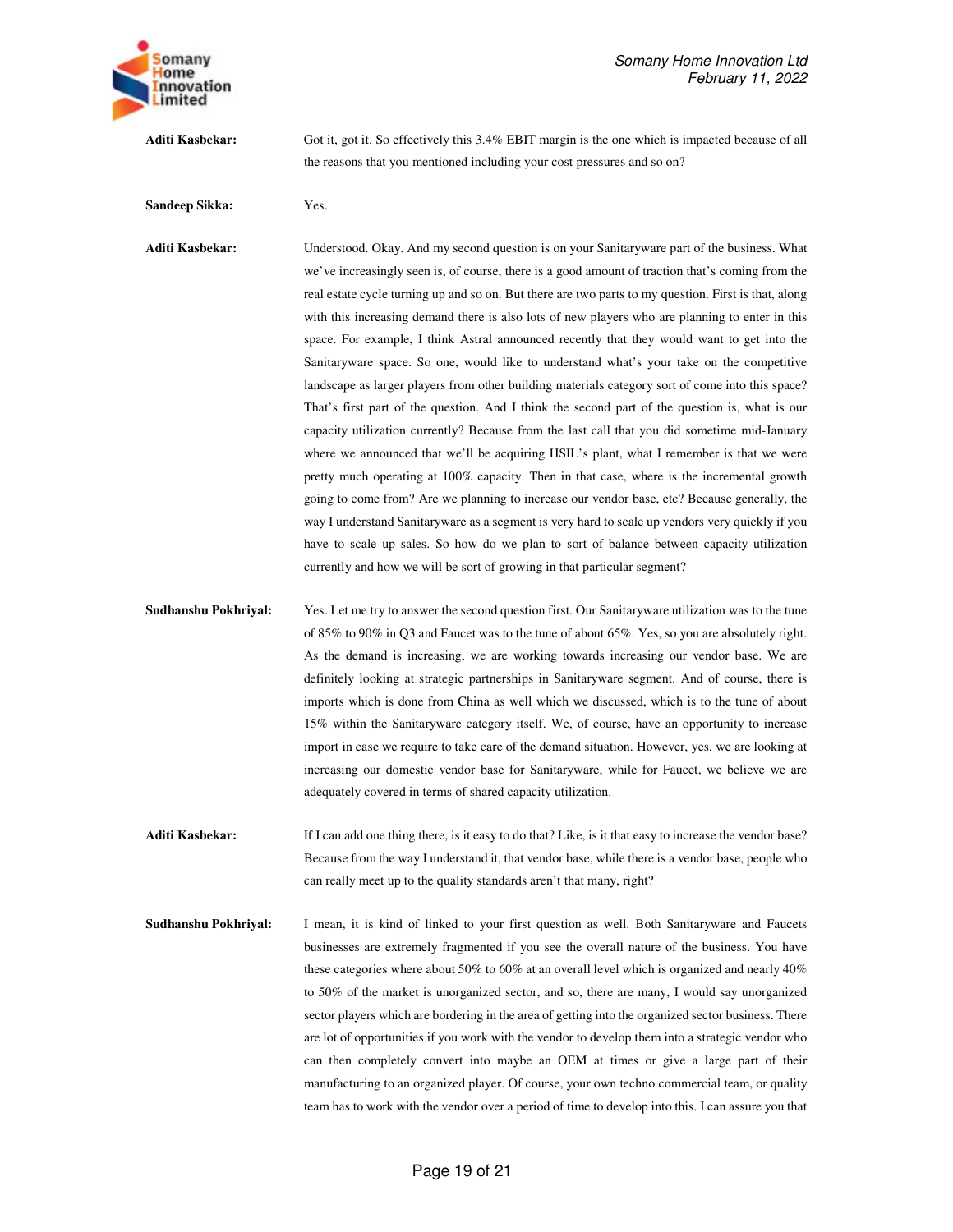

we have successfully done this with many vendors in the last 1 to 2 years, and we believe that it is doable. Very rightly said by you, that it is not an easy task, but yes, it's a requirement of, with which, or requirement of the business which has to be addressed. So we believe that it is doable. We have been doing it.

Now, coming back to your first question, yes, we have heard announcement of two major players who were not into this category. One, of course, Astral and there are others as well who are trying to enter into category right now. But like I said, we believe that these categories are extremely segmented. We have multiple players, domestic as well as international. In the last, I would say, last 7 to 8 years, we have seen emergence of many international players who have tried to enter the category and, of course, taken some bit of market in the last 8 to 10 years. So yes, there would be intensive competition and the category would increase. But the sheer opportunity in the category, because only 50% to 60% of the total business in both Faucets and Sanitaryware is actually in the organized sector, there's a huge opportunity which exists because unorganized market is actually diminishing and that entire conversion into an organized sector will unleash huge demand. There is room for all the players, that's what we believe, and with the increased urbanization, increased incomes within the Indian consumer and, of course, the tendency of people staying at home, the culture of work from home increasing, the increase in spending on Indian homes, we believe it's not just volume, but also, there will be an upgradation which consumers are doing in their homes, especially in their bathrooms. So we don't see any problem in terms of demand. At an overall level, yeah, I believe that entry of more players in the category is only going to increase demand and increase the growth in the category.

- **Aditi Kasbekar:** Understood. Understood. And do we really believe that having our own manufacturing is an advantage here, or do we think that, because you're also effectively increasingly going to rely on outsourced vendors. So the question is effectively what is the mode for us against this increasing competition? Or do we think that it's not really needed given that the pie itself is expanding?
- **Sudhanshu Pokhriyal:** See, we have to divide the products into products which are, I would say, basic products and products which are, I would say, a little bit more, require more value addition, more premium products. How we look at this is that, as capacity utilization keeps on increasing and we have to rely more on outside vendors, we first try to manufacture more advanced level products or more value added products within our own manufacturing and take the more basic product from outside vendors. It's not just a simple thing that capacity is added, you give the same products outside. It's a bit of a mixed mapping which is done, and then, with that we are able to manage our capacities in a much better way. We believe that's the route we're going to take as well, as we go forward.

**Aditi Kasbekar:** Okay, understood. Thank you, sir.

**Moderator:** As there are no further questions I would now like to hand the conference over to the management for closing comments.